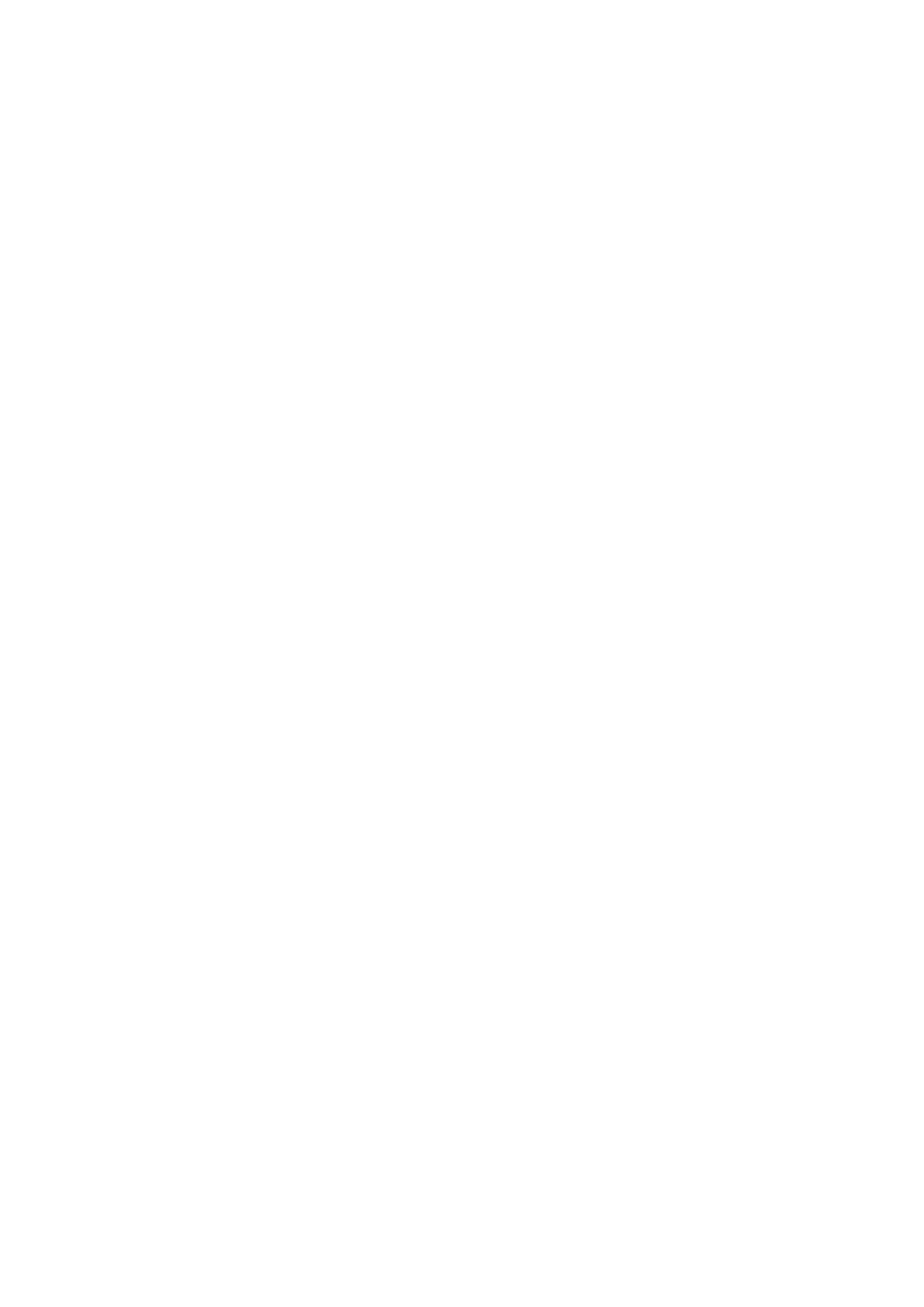

# **AN BILLE UM CHINNTEOIREACHT CHUIDITHE (CUMAS) (LEASÚ), 2022 ASSISTED DECISION-MAKING (CAPACITY) (AMENDMENT) BILL 2022**

 $\mathcal{L}=\mathcal{L}$ 

# **EXPLANATORY MEMORANDUM**  $\frac{1}{2}$

 $\mathcal{L}=\mathcal{L}$ 

# **Key aspects of the Assisted Decision-Making (Capacity) (Amendment) Bill**

The Bill gives further effect to the United Nations Convention on the Rights of Persons with Disabilities (UNCRPD) and will provide the necessary amendments allowing for the commencement of the original Assisted Decision-Making (Capacity) Act 2015 ('the Act/the 2015 Act'). The Bill will streamline existing provisions in the 2015 Act and will also improve safeguards, reduce bureaucracy for those using options under the Act and enable the Decision Support Service (DSS) to undertake its role more effectively. The process of preparing to bring the original 2015 Act into force, by operationalising the Decision Support Service, also identified additional provisions which need to be added to the Bill.

In summary, the Bill provides for:

- Technical and procedural amendments to allow for the commencement of the 2015 Act in order to bring an end to wardship in Ireland and provide for a functional model of capacity assessment for relevant persons;
- Amended definitions of personal welfare and treatment decisions, to allow for participation by persons with capacity difficulties in health research and to clarify for medical professionals which person has authority to make decisions regarding actual medical treatment or clinical care where another person has capacity difficulties;
- Improved safeguarding provisions throughout the 2015 Act;
- Amendment of the 2015 Act to streamline or to tighten existing provisions in order to improve safeguards, reduce bureaucracy for those using options under the Act and to enable the DSS to undertake its role more effectively. This includes streamlining the of processes to allow the DSS to draw up its own forms and to give greater control over the DSS's own administrative procedures to the Director;
- Additional powers have been given to the DSS Director to investigate issues and seek informal resolution of complaints. The property management role for the Director contained in the original Act has been removed. The Director will provide for the remuneration of panel member decision-making representatives where there are insufficient assets in the estate of the relevant person;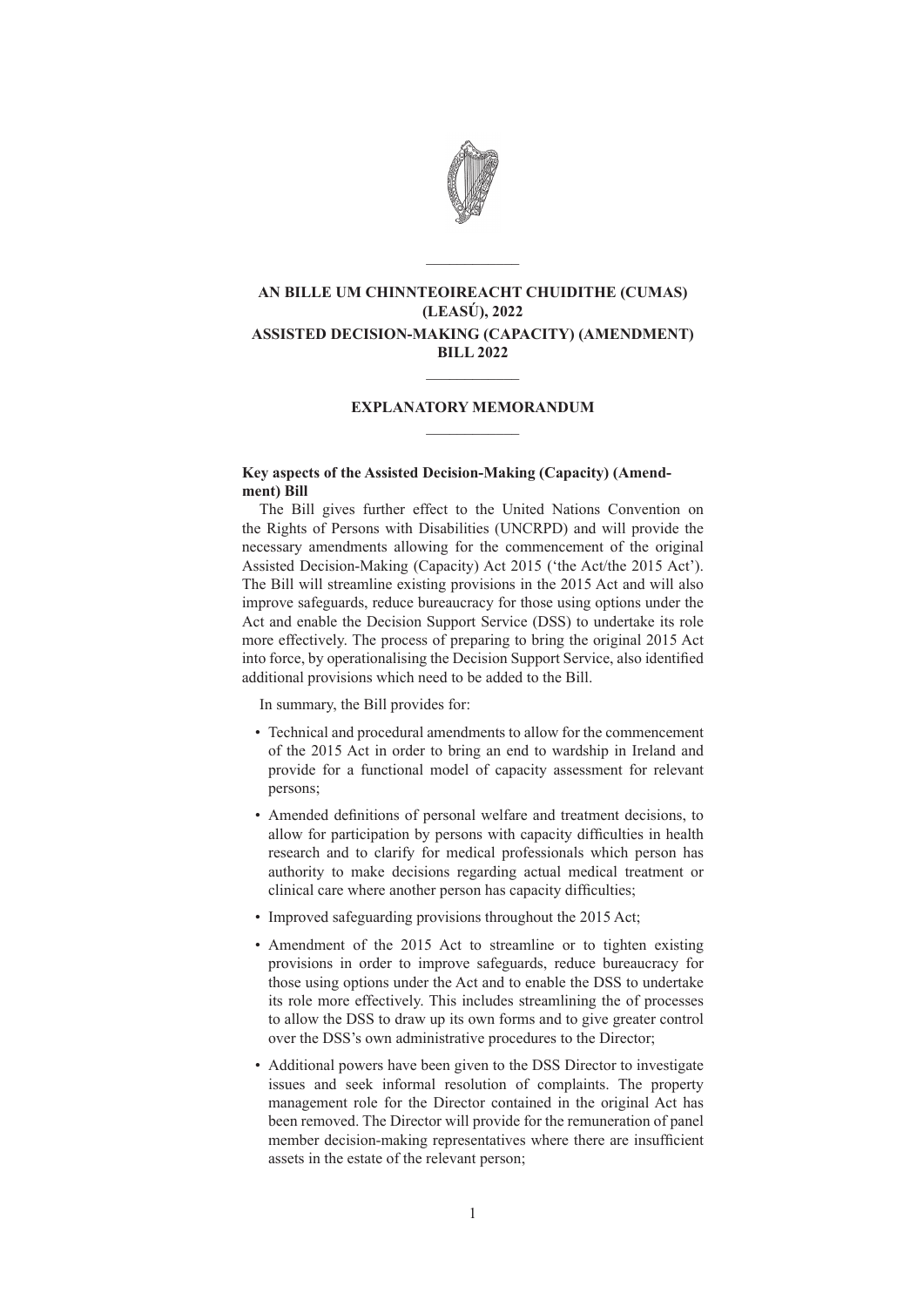- The Bill has been used to progress some provisions formerly included in the Disability (Miscellaneous Provisions) Bill 2016, which lapsed at the dissolution of the last Dáil. These provisions include other measures required for closer compliance with the UNCRPD, such as the monitoring structure that is required under the Convention in Ireland. The Bill also provides for the percentage of people with disabilities in the public service to be doubled from 3% to 6%, along with the repeal of certain statutory provisions to facilitate greater participation in public and civic life for people with disabilities;
- A new system for enduring powers of attorney (EPAs) whereby the enduring power of attorney will be created by the relevant person and registered with the DSS while s/he has capacity, enabling any problems with the enduring power of attorney to be resolved with the person herself / himself. The enduring power of attorney will come into effect through a notification process by the attorney to the DSS when the relevant person has lost capacity;
- Strengthened protections for the rights of wards when their wardship is reviewed and they are discharged from wardship and / or migrated to the 2015 Act's structures; and
- The removal of provisions permitting the use of restraint in private settings.

# **PART 1**

# **PRELIMINARY AND GENERAL**

# **1. Short title and commencement**

This section provides for the commencement of specific parts of the legislation. Part 8 provisions relating to the Advanced Healthcare Directives must be commenced by the Minister for Health.

# **2. Definitions**

The definition of certain terms used in the Bill.

#### **3. Repeals**

The repeal of certain provisions of the 2015 Act, including:

- *Section 57 This* section provides for the transfer to the Director of certain functions in respect of existing wards, from the wardship court. This section is being repealed as it is not the intention to circumvent the discharge from wardship process, nor is it envisaged that the Director would manage the estates of relevant persons.
- *Section 61 & 70* These sections are no longer required following the move to a two-step enduring power of attorney process.
- *Section 62 This* deletes sections which permitted of use of restraint in private settings in the 2015 Act. Remaining subsections have been relocated.
- *Section 144 This* section was intended to amend the Mental Health Act 2001, which is no longer being progressed as part of the Assisted Decision-Making (Capacity) Act but as part of a broader review of the 2001 Act.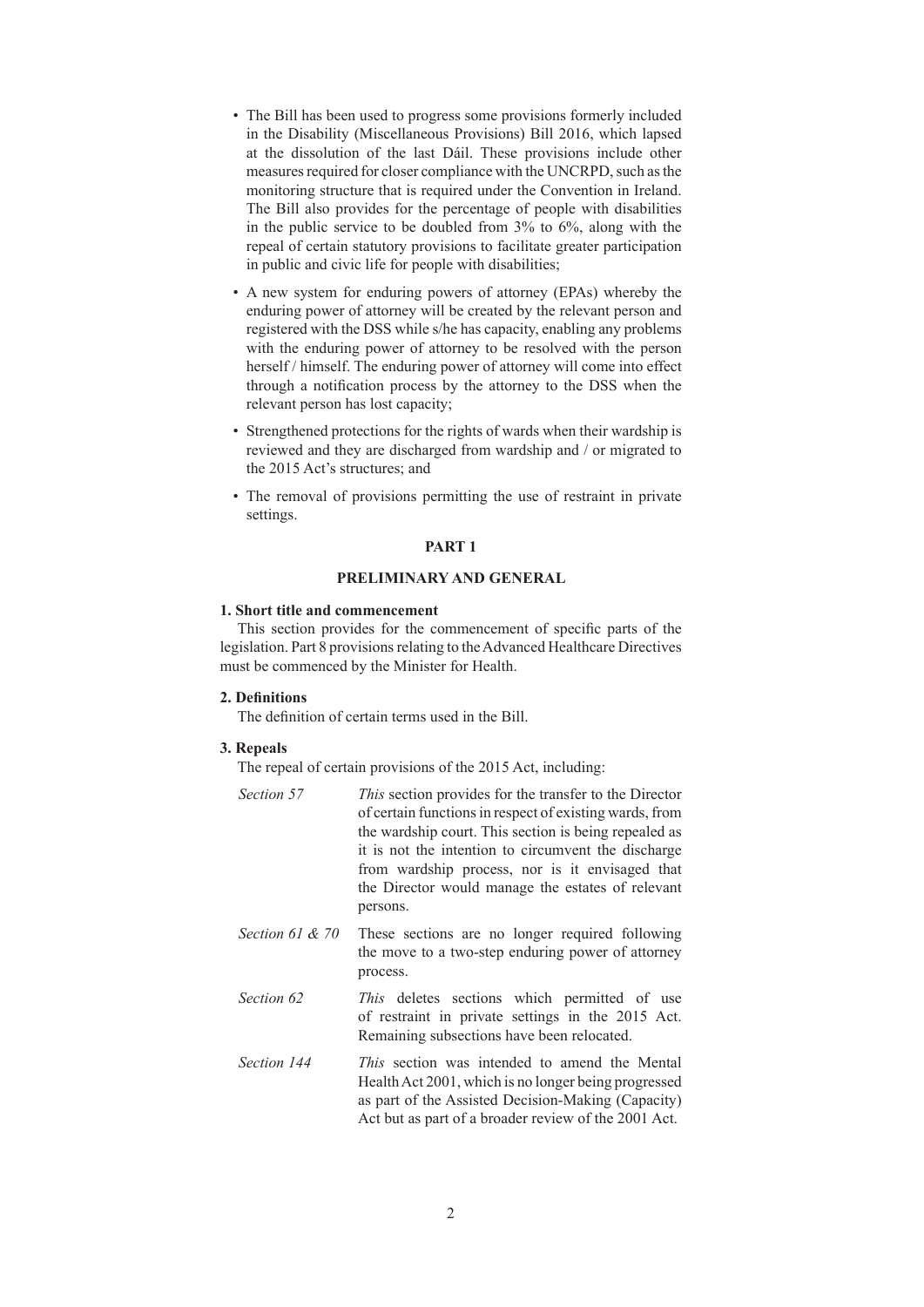# **PART 2**

# **AMENDMENT OF PRINCIPAL ACT**

# **4. Amendment of section 2 of Principal Act**

This section provides for the amendment of certain definitions contained in the 2015 Act. The definitions of 'intervener' and 'intervention' have been amended to provide that the guiding principles set out in section 8 (Guiding Principles) of the Act of 2015 will apply to court friends and other persons deemed by the court to be suitable, willing and able to assist the relevant person.

The meaning of 'Minister', other than in Part 8, will be the 'Minister for Children, Equality, Disability, Integration and Youth'. The definition of 'personal welfare' now permits a relevant person to engage in healthcare research and social care research, with certain exceptions. The definition of 'property and affairs' has been clarified.

The definition of 'treatment' has been moved from Part 8 definitions to Part 1 of the 2015 Act so as to be applicable to the entire Act. This will exclude treatment decisions from being included in enduring powers of attorney under Part 7, which will provide clarity for clinicians and medical professionals on which decision supporters are entitled to make decisions impacting medical care, privileging the position of designated healthcare representatives.

#### **5. Insertion of new section 4A into Principal Act**

A new section 4A has been included in the Act allowing for the making of certain regulations under the 2015 Act, with the exception of regulations concerning Part 8 which falls under the responsibility of the Minister for Health.

#### **6. Amendment of section 8 of Principal Act**

*Section 8* of the 2015 Act has been expanded to provide that an intervener under the Act additionally considers the views of an attorney appointed under the 1996 Act, a court friend or other suitable person appointed, and a designated healthcare representative.

# **7. Amendment of section 9 of Principal Act**

*Section 7* of the Bill makes technical changes to allow for the inclusion of specifications made by the Director, as well as regulations made by the Minister, to form part of the definitions set out in the Act. These specifications have regard to the forms, information, attestation requirements and statements that must be complied with in relation to decision-making assistance agreements.

# **8. Amendment of section 10 of Principal Act**

*Section 8* of the Bill makes technical changes to provide that decisionmaking assistance agreements are bound by specifications made by the Director, as well as regulations made by the Minister. These specifications have regard to the forms, information, attestation requirements and statements that must be complied with in relation to decision-making assistance agreements.

# **9. Amendment of section 11 of Principal Act**

*Section 11* of the 2015 Act has been expanded to make persons ineligible for appointment as a decision-making assistant where they have been convicted of an offence against the child (or the property of that child) of the appointer.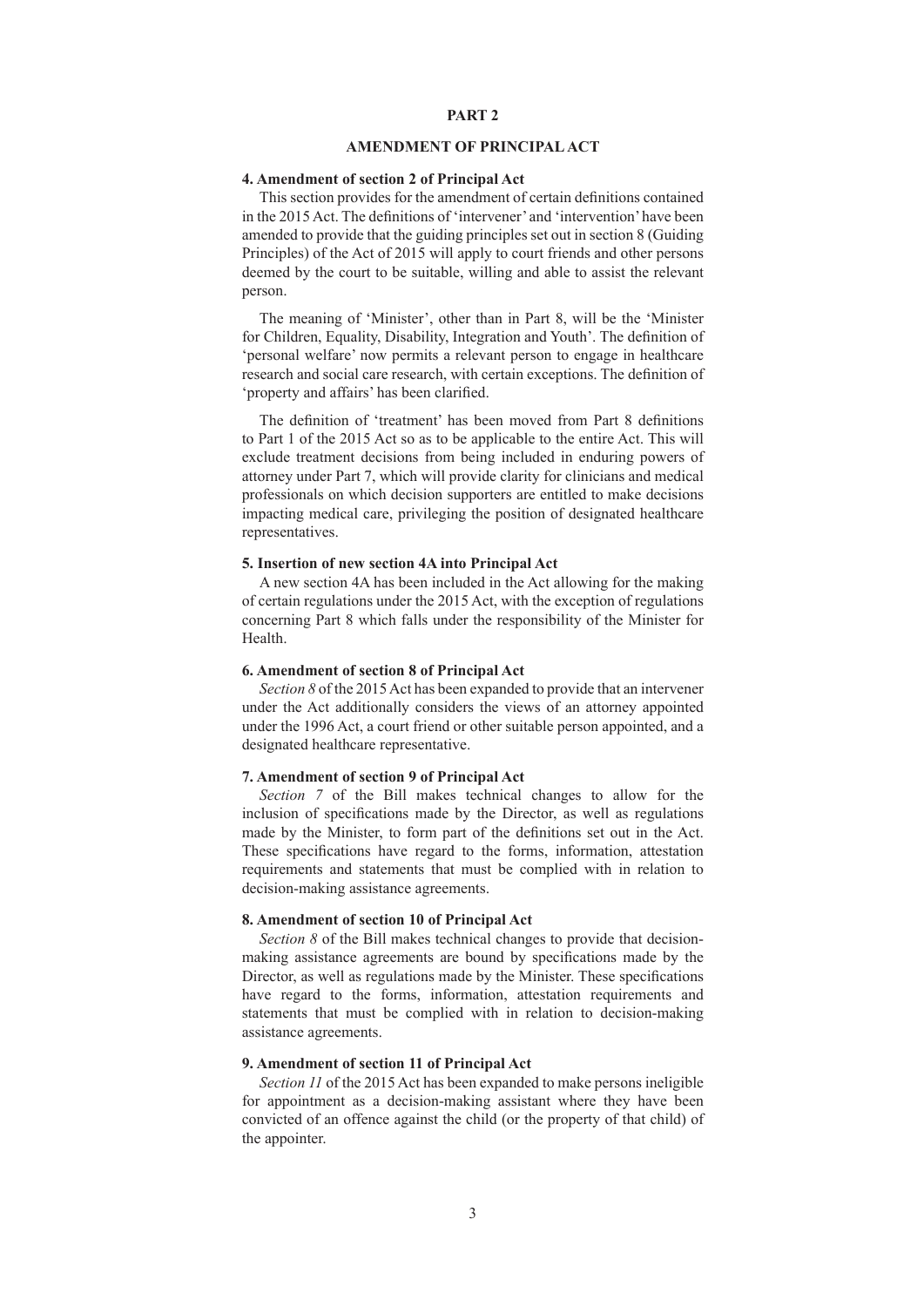Similar changes are introduced excluding a person who is the subject of a safety or barring order in respect of the child of an appointer from acting as a decision-making assistant.

A person is also ineligible from becoming a decision-making assistant if convicted of an offence under new section 15A.

# **10. Amendment of section 13 of Principal Act**

A person is disqualified from becoming a decision-making assistant if they have been convicted of an offence under new section 15A.

A person is also disqualified where they have an enduring power of attorney accepted by the Director in respect of them, which would indicate that the person lacks capacity in respect of certain decisions and could therefore not act as a decision-making assistant.

Similarly, a person who has an enduring power of attorney registered in respect of them under the Powers of Attorney Act 1996, would be disqualified by reason of lacking capacity to act as a decision-making assistant.

# **11. Amendment of section 14 of Principal Act**

The role of the decision-making assistant has been modified to reflect that they can 'assist' the appointer rather than 'advise', thereby clarifying the role and purpose of the decision-making assistant and giving primacy to the independent decision-making of the relevant person.

# **12. Amendment of section 15 of Principal Act**

Complaints provisions relating to a decision-making assistant have been altered to allow for the Director to engage with the parties to resolve complaints informally. The Director will first carry out an investigation and determine whether the complaint is well founded or not. Where it is well founded the Director will have the discretion to refer the complaint to court or seek to resolve the complaint informally by clarification, or by the powers available to the Director under section 96(4) of the Act.

Time limitations in which the Director must deal with the complaint have been imposed, and the Director may follow up to ensure that the complaint has been resolved to the parties' satisfaction. The Director may choose not to accept a complaint and provide reasons for doing so, where there is an undue delay. This decision may be appealed to the courts.

#### **13. Insertion of new section 15A into Principal Act**

A new section 15A has been included to provide for offences in relation to a decision-making assistance agreement. These offences include the use of fraud, coercion or undue influence in the making, variation, or revocation of a decision-making assistance agreement.

#### **14. Amendment of section 16 of Principal Act**

*Section 14* of the Bill makes technical changes to allow the Director of the Decision Support Service to specify the forms to be used in connection with co-decision-making agreements, rather than requiring them to be prescribed by regulations made by the Minister. These specifications will include forms associated with making a co-decision-making agreement application, as well as the forms of notice, references, objections, reports and revocations.

#### **15. Amendment of section 17 of Principal Act**

*Section 15* of the Bill makes technical changes to provisions relating to co-decision-making agreements to ensure compliance with specifications made by the Director under section 31A, as well as regulations made by the Minister under section 31. These specifications will include forms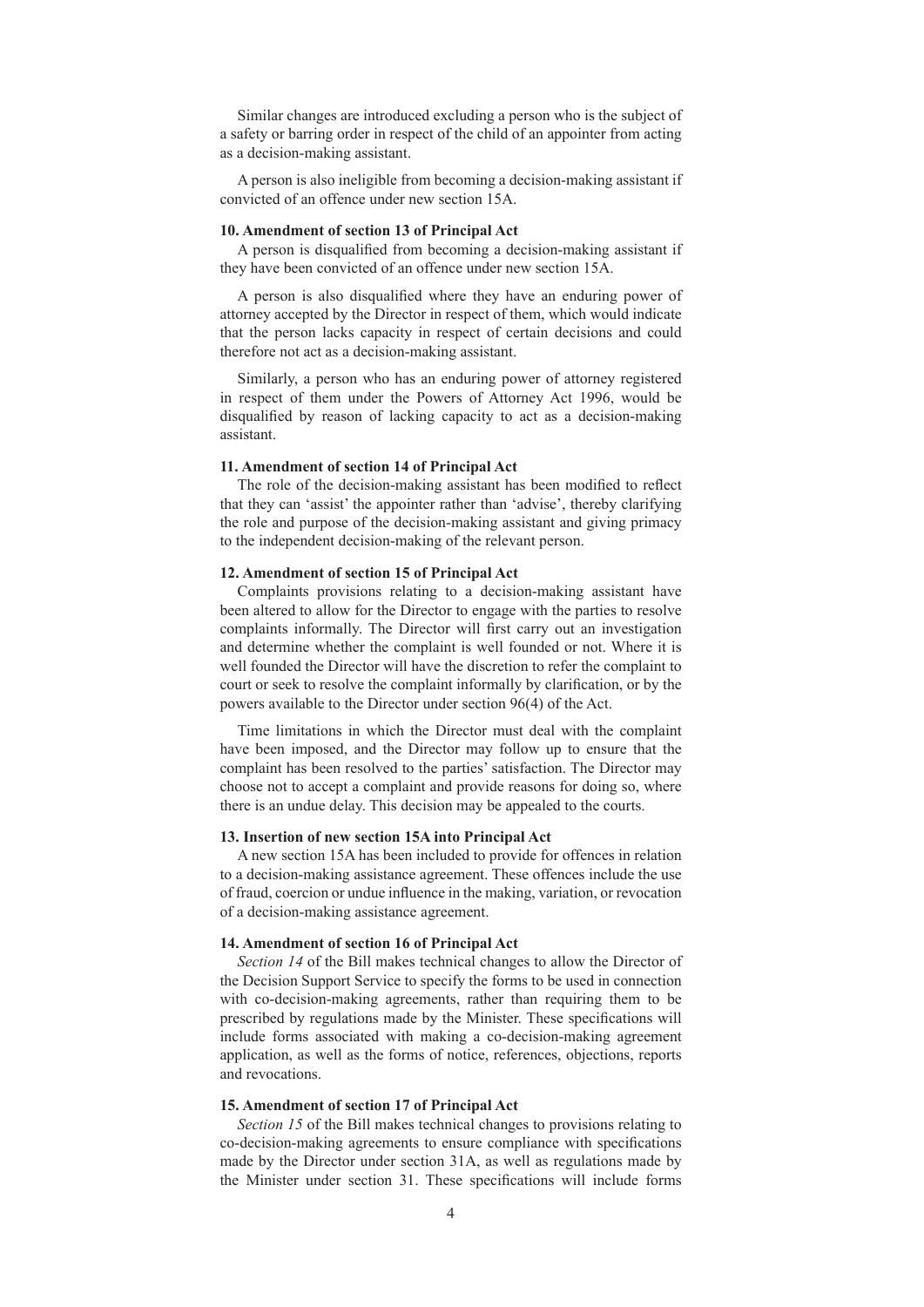associated with making a co-decision-making agreement application, as well as forms of notice, references, objections, reports and revocations.

A new subsection (1A) has been introduced to allow for a relevant person, who already has a decision-making representation order in respect of themselves, to appoint a co-decision-maker in accordance with this section.

#### **16. Amendment of section 18 of Principal Act**

A person is ineligible from becoming a co-decision-maker where they have been convicted of an offence under new section 15A. These offences include the use of fraud, coercion or undue influence in the making, variation, or revocation of a co-decision-making agreement.

#### **17. Amendment of section 20 of Principal Act**

A co-decision-making agreement will be null and void if the codecision-maker is convicted of an offence under new section 15A, which concerns the use of coercion or undue influence in the making, variation or revocation of the decision-making assistance agreement.

An agreement will also be null and void where a person has an enduring power of attorney accepted by the Director in respect of them, which would indicate that the person lacks capacity in respect of certain decisions and could therefore not act as a co-decision-maker.

Similarly, an agreement would be null and void where a person who has an enduring power registered in respect of them under the Powers of Attorney Act 1996.

# **18. Amendment of section 21 of Principal Act**

*Section 18* of the Bill makes technical changes arising from changes to section 31 and the insertion of section 31A, which will allow the Director to specify certain forms in relation to decision support applications. These specifications will include forms associated with making a co-decisionmaking agreement application, as well as forms of notice, references, objections, reports and revocations.

New subsections (3A) and (3B) ensure that the notice requirements relating to applications for registration of a co-decision-making agreement in section 21, will not apply in relation to spouses, civil partners and cohabitants whose relationships are no longer subsisting.

#### **19. Amendment of section 22 of Principal Act**

Amendments to section 22 of the Act restrict the applicability of the meaning of 'document' to only apply in reference to subsection (6), which concerns the issuing of authenticated copies of co-decision-making agreements.

A new subsection (8) will provide for notice parties under section 21(3) to be informed of the outcome of an application to register a co-decisionmaking agreement.

# **20. Amendment of section 24 of Principal Act**

*Section 20* of the Bill makes technical changes to provide that the form of an objection to a co-decision-making agreement will follow specifications made by the Director under section 31A, rather than regulations made by the Minister under section 31. These specifications also include forms associated with making a co-decision-making agreement application, as well as forms of notice, references, reports and revocations.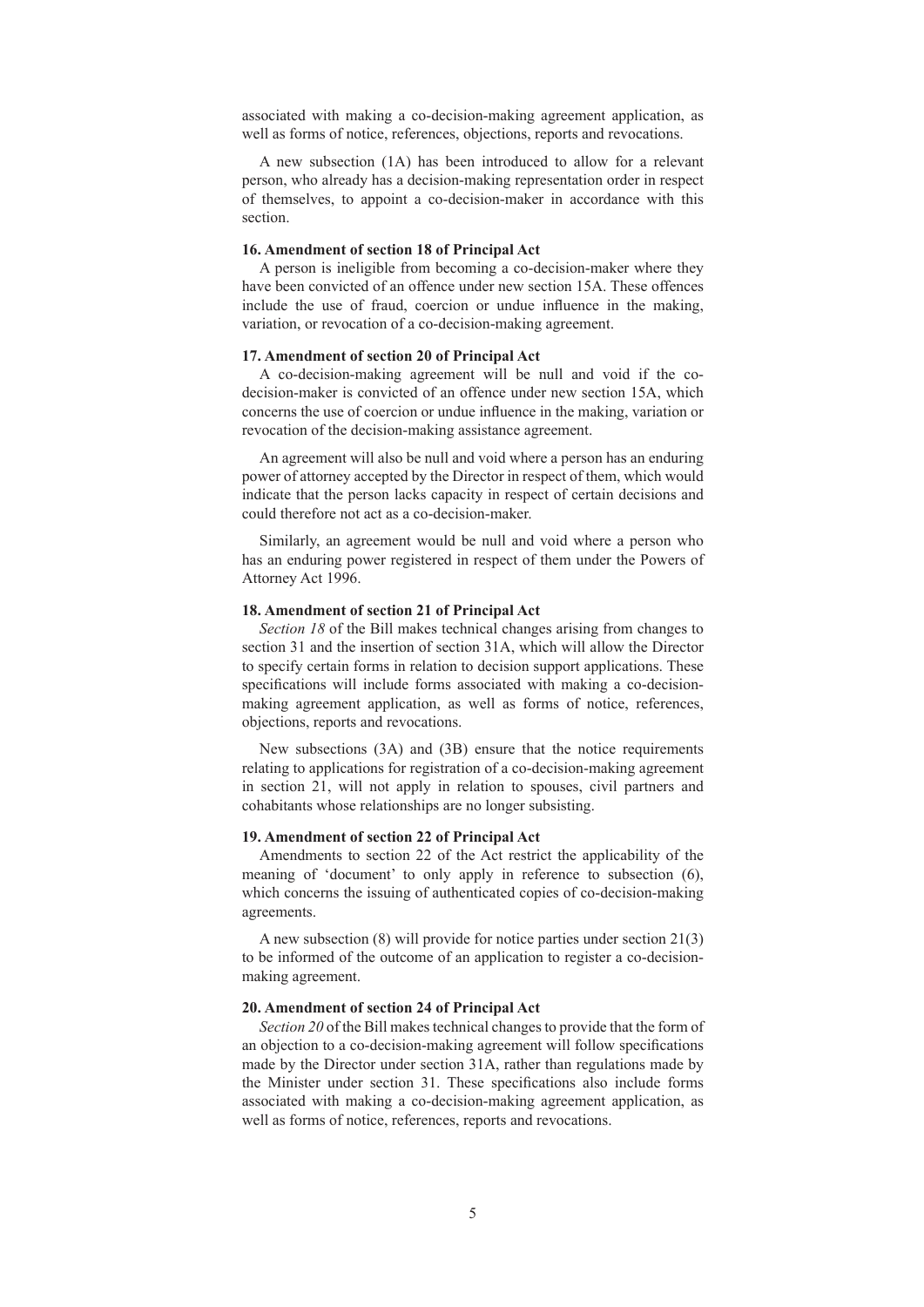# **21. Amendment of section 25 of Principal Act**

*Section 21* of the Bill makes technical changes regarding access to co-decision-making agreements contained on the Register, involving the inspection of the Register and accessing a copy of a co-decision-making agreement contained on the Register.

These changes also provide for the inclusion of varied co-decisionmaking agreements to be the subject of inspection and authenticated copy requests. An authenticated copy of a co-decision-making agreement issued by the Director will be considered evidence of its contents.

## **22. Amendment of section 27 of Principal Act**

*Section 22* of the Bill makes technical changes to provide that the form of a report from the co-decision-maker will follow specifications made by the Director under section 31A, rather than regulations made by the Minister under section 31. These specifications also include forms associated with making a co-decision-making agreement application, as well as forms of notice, references, objections and revocations.

# **23. Amendment of section 28 of Principal Act**

*Section 23* of the Bill makes technical changes to provide that the form of an application to vary a co-decision-making agreement will follow specifications made by the Director under section 31A, rather than regulations made by the Minister under section 31. These specifications also include forms associated with making a co-decision-making agreement application, as well as forms of notice, references, objections, reports and revocation.

# **24. Amendment of section 29 of Principal Act**

*Section 24* of the Bill makes technical changes to provide that the form of an application to revoke a co-decision-making agreement will follow specifications made by the Director under section 31A, rather than regulations made by the Minister under section 31. These specifications will include forms associated with making a co-decision-making agreement application, as well as forms of notice, references, objections and reports.

Where there is a revocation of a co-decision-making agreement, it will be necessary to provide notification to the Director of the Decision Support Service, in such form as the Director will prescribe, and that notification will require statements to support the revocation including the reasons for the revocation, a statement by a healthcare professional and registered medical practitioner, evidence of notice to relevant parties and details of any changes in respect of decision support arrangements. The notification must be accompanied by the appropriate fee.

## **25. Amendment of section 30 of Principal Act**

Complaints provisions relating to a co-decision-maker have been altered to allow for the Director to engage the parties to resolve complaints informally. The Director will first carry out an investigation and determine whether the complaint is well founded or not. Where it is well founded, the Director will have the discretion to refer the complaint to court or seek to resolve the complaint informally by clarification, or by powers available to the Director under section 96(4) of the Act.

Time limitations in which the Director must deal with the complaint have been imposed, and the Director may follow up to ensure that the complaint has been resolved to the parties' satisfaction. The Director may choose not to accept a complaint and provide reasons for doing so, where there is an undue delay. This decision may be appealed to the courts.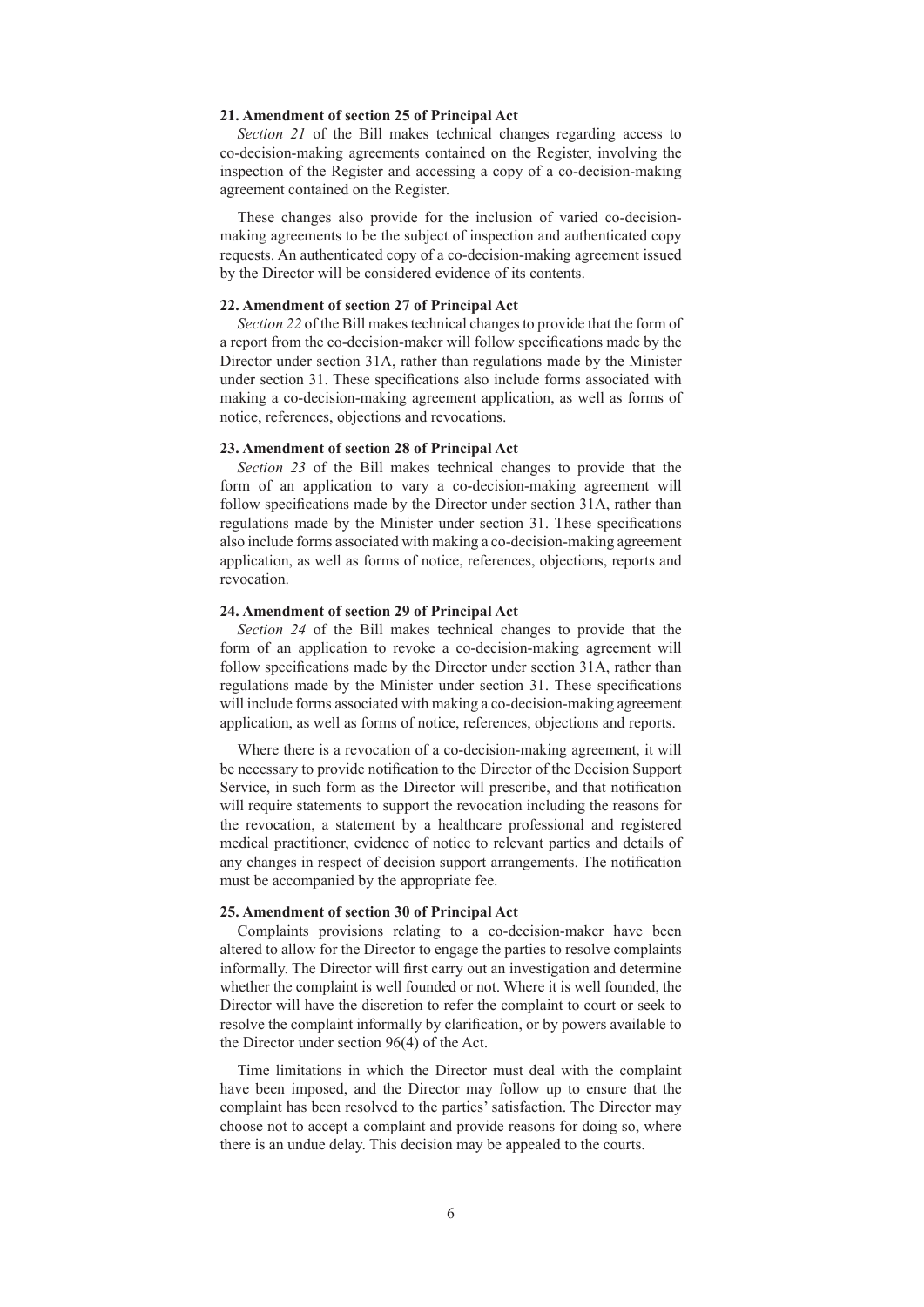# **26. Amendment of section 31 of Principal Act**

Changes to this section provide for a reduced number of regulations to be prescribed by the Minister, with an increased role for matters to be specified by the Director under section 31A.

The Minister will retain control of setting the various fees relating to co-decision-making. The Minister will continue to be responsible for the regulation bodies or classes of person that may inspect the Register, or seek authenticated copies of co-decision-making agreements. The Minister will retain responsibility for prescribing by regulation the class of healthcare professionals that may undertake capacity assessments under the Act.

## **27. Insertion of new section 31A into Principal Act**

A number of matters previously prescribed by regulation by the Minister will now be specified by the Director under 31A.

The amendments have been introduced as a means to streamline processes and provide the Director with control over matters relating to the form of co-decision-making applications, notice requirements, objections, variations, revocations and reports.

#### **28. Amendment of section 36 of Principal Act**

*Section 36* has been amended to allow the cohabitant, adult child of the relevant person, or attorney appointed under the 1996 Act for the relevant person, to make an application to the court for a decision-making representative order or decision-making order, without seeking the prior approval of the court to make that application. It will also entitle that person to be on notice where an application to court is made in respect of the relevant person.

A new subsection (12) ensures that the notice requirements relating to applications for the registration of a co-decision-making agreement in section 21, will not apply in relation to spouses, civil partners and cohabitants whose relationships are no longer subsisting.

## **29. Amendment of section 38 of Principal Act**

A new subsection (8A) provides that where a court is making a decisionmaking representation order in respect of a relevant person who lacks capacity without the assistance of a co-decision-maker, conditions will be attached which provide that the decision-making representative will, in so far as is practicable, jointly make decisions with the relevant person.

The court will also make provision for the decision-making representation order to cease upon the appointment of a co-decision-maker.

#### **30. Amendment of section 39 of Principal Act**

Changes to section 30 of the Bill provides that a person is not eligible to become a decision-making representative if convicted of an offence under new section 15A, which relates to the use of fraud or undue coercion in the making, varying or revocation of a decision-making assistance agreement.

## **31. Amendment of section 40 of Principal Act**

This section provides for amendments to disqualify a person from becoming a decision-making representative if convicted of an offence under new section 15A, which relates to the use of fraud or undue coercion in the making, varying or revocation of a decision-making assistance agreement.

A person is also disqualified where they have an enduring power of attorney accepted by the Director in respect of them, which would indicate that the person lacks capacity in respect of certain decisions and could therefore not act as a decision-making representative.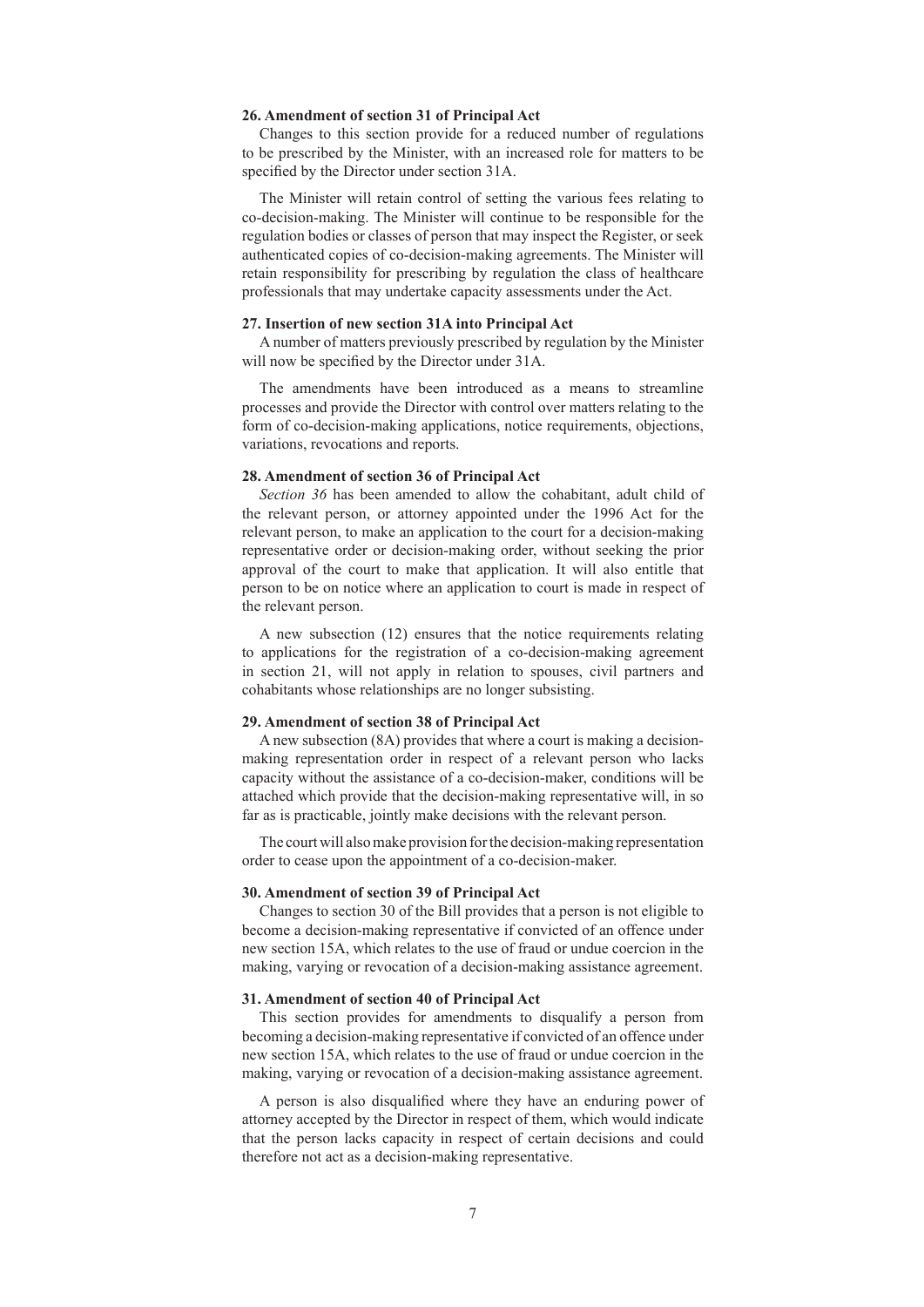Similarly, a person who has an enduring power registered in respect of them under the Powers of Attorney Act 1996 would be disqualified by reason of lacking capacity to act as a decision-making representative.

# **32. Amendment of section 41 of Principal Act**

A new subsection (3) is inserted requiring a decision-making representative to jointly make decisions, in so far as is practicable, with the relevant person, in certain contexts. This scenario arises where a decisionmaking representative has been appointed as a result of no co-decisionmaker being available to the relevant person.

## **33. Amendment of section 42 of Principal Act**

A new subsection (3) provides for the Director to reimburse a panel member decision-making representative for their fair and reasonable expenses or remuneration, where insufficient assets are available in the estate of the relevant person. This is to ensure that a relevant person who requires a decision-making representative, and who does not have sufficient assets to cover the costs of one, will still be able to have access to decision-making supports with the costs being covered by the Decision Support Service.

A new subsection (4) is inserted requiring the Minister to prescribe by regulation, the level of expenses and remuneration of panel member decision-making representatives to be paid by the Decision Support Service.

#### **34. Amendment of section 43 of Principal Act**

Subsections (3) to (5) are deleted. These subsections were included in the 2015 Act to confer on the Director the custody, control and management of some or all of the property of the relevant person. It is not considered appropriate for the Director to have a role in property management. This is considered to be a role more suited to an expert decision-making representative (decision-making representatives with financial and property management expertise will be available from the panel maintained by the Director for the court to draw from as necessary).

# **35. Amendment of section 44 of Principal Act**

Subsections (3) to (5) are deleted for the purpose of removing provisions relating to the restraint of a relevant person.

# **36. Amendment of section 45 of Principal Act**

*Section 36* of the Bill makes technical changes regarding access to decision-making representation orders contained on the Register, including the inspection of the Register and accessing a copy of a decision-making representation order from the Register.

Changes provide for the inclusion of varied decision-making representation orders to be included in the subject of inspection and authenticated copy requests. An authenticated copy of a decision-making representation order issued by the Director will be considered evidence of its contents.

A new subsection (6) requires the Director to keep a record of persons inspecting the Register or seeking a copy of an order.

# **37. Amendment of section 46 of Principal Act**

Amendments to section 46 provide for the Director to specify the form of a report, rather than the form being prescribed by regulation by the **Minister** 

The amendment also includes the consequential deletion of reporting on restraint flowing from the deletion of those provisions.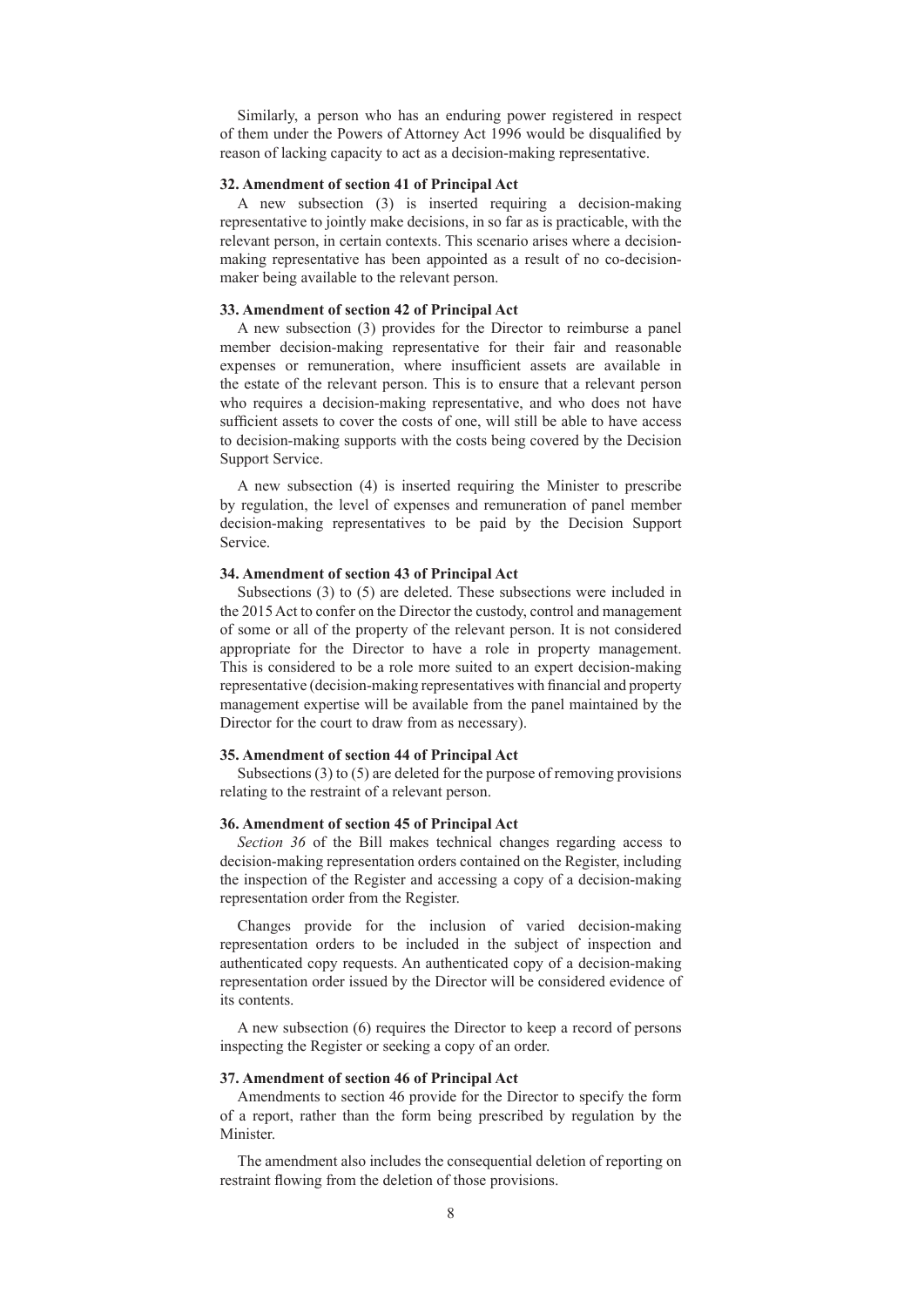The inclusion of a general visitor as a person to whom a relevant person must make certain records available is also included. This will allow for the Director to instruct the general visitor to examine decision-making representative records regarding the relevant person.

#### **38. Amendment of section 47 of Principal Act**

Complaints provisions relating to a decision-making representative have been altered to allow for the Director to engage the parties to resolve complaints informally. The Director will first carry out an investigation and determine whether the complaint is well founded or not. Where it is well founded, the Director will have the discretion to refer the complaint to court or seek to resolve the complaint informally by clarification, or by powers available to the Director under section 96(4) of the Act.

Time limitations in which the Director must deal with the complaint have been imposed, and the Director may follow up to ensure that the complaint has been resolved to the parties' satisfaction. The Director may choose not to accept a complaint and provide reasons for doing so, where there is an undue delay. This decision may be appealed to the courts.

# **39. Amendment of section 50 of Principal Act**

A reference to the 'cognitive ability' of a person has been removed within the context of medical reporting under this section of the Act.

# **40. Amendment of section 54 of Principal Act**

Amendments to section 54 of the Act provide that a committee of the ward may make an application to the wardship court on behalf of a ward for a review of their wardship.

# **41. Insertion of new section 54A into Principal Act**

A new section 54A provides for the provision of assistance to a ward where an application for a review of their wardship has been made to court. As part of the court proceedings, a ward may be assisted by a court friend or other suitable, willing, and able person.

Where there is no court friend, court assistant, or other legal practitioner available to assist the ward in court, the wardship court can direct the Decision Support Service to appoint a court friend for the ward. The section also requires that court proceedings, where there is no legal practitioner instructed, should be as informal as possible.

## **42. Amendment of section 55 of Principal Act**

Technical changes remove references to a 'former ward' across the section in favour of a 'person the subject of the declaration', which is a more correct use of language. Amendments also clarify the discharge process of a ward exiting wardship on the appointment of a decisionmaking representative, including how the relevant person's property is returned.

New subsections (6) to (8) provide that the wardship court applies certain provisions available to the court under Part 5 of the Act, which make proceedings for persons exiting wardship more similar to those applications under Part 5.

# **43. Insertion of new section 55A into Principal Act**

This new section provides for a review of declarations made by the wardship court under Part 6 regarding the person's capacity, within 12 months of the initial wardship court declaration or within 3 years where the wardship court is satisfied that the person is unlikely to recover. Where the relevant person is no longer considered to lack capacity, the court may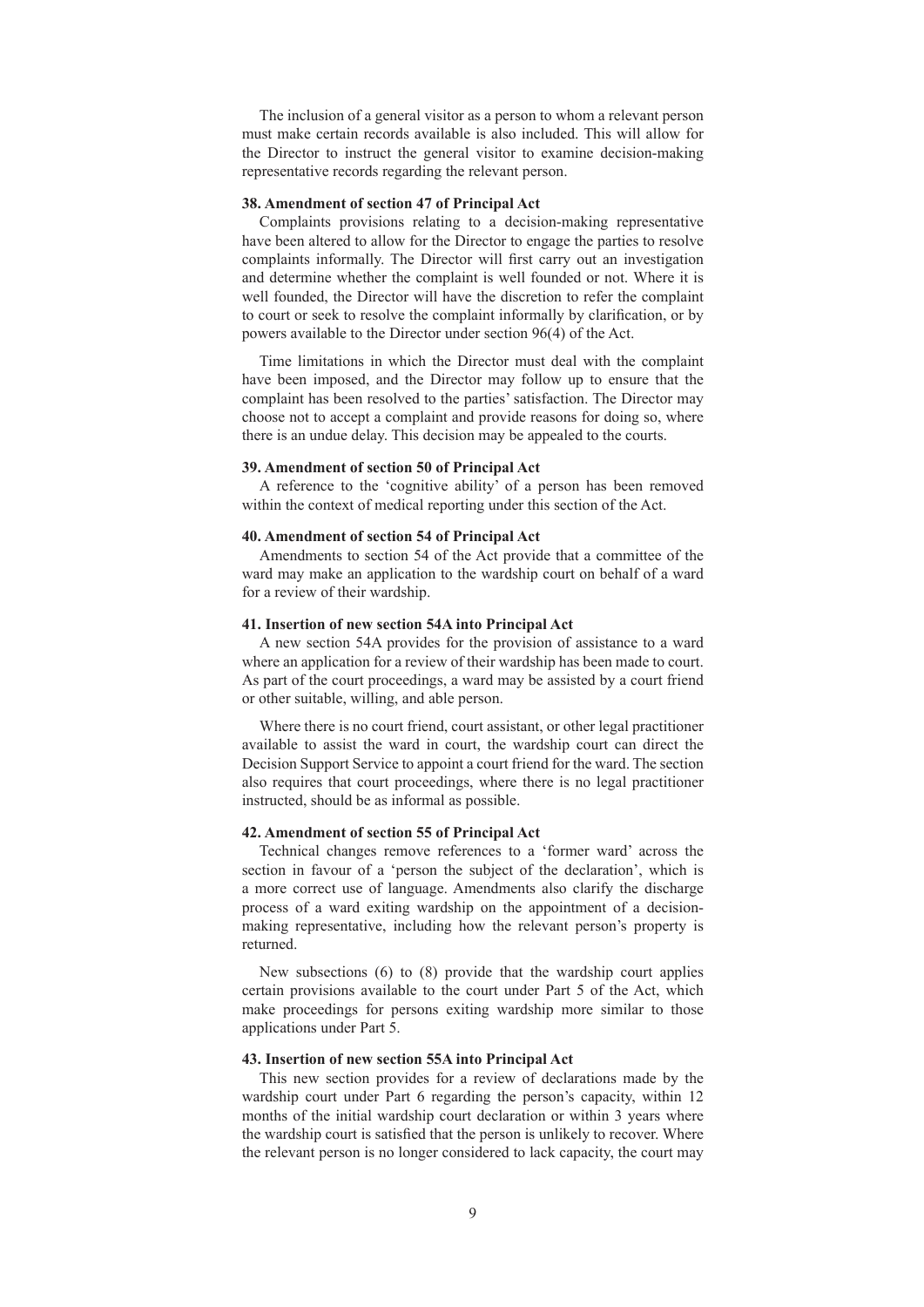revoke a decision-making order or decision-making representation order, or make other directions.

Following a review of a person's capacity by the wardship court, subsequent reviews will be carried out under Part 5, and various provisions are cross-referenced to support this change.

# **44. Amendment of section 58 of Principal Act**

The meaning of 'trust corporation' is narrowed to the definition contained in section 30(4) of the Succession Act 1965.

#### **45. Insertion of new sections 58A and 58B into Principal Act**

New section 58A has been included to govern the role of a trust corporation acting as an attorney for a donor under Part 7 of the 2015 Act – i.e. where a trust corporation has been given enduring power of attorney. The section provides that the Director may specify procedural requirements regarding the registration, information and documents, and statements required to enable a trust corporation to act as an attorney for a donor.

It sets out the requirements for an officer of the trust corporation to act on behalf of the corporation in relation to an enduring power of attorney.

New section 58B clarifies the liability of directors and officers of the corporation appointed as an attorney.

#### **46. Amendment of section 59 of Principal Act**

Changes to section 59 of the Bill incorporate section 58A relating to trust corporations into the general provisions on eligibility to act as an attorney.

There are also technical amendments ensuring that enduring powers of attorney must be compliant with specifications made by the Director under new section 79A, which allows the Director rather than the Minister to specify certain procedural requirements and enduring power of attorney forms relating to application, notice, objection, variation, revocation and reporting requirements. Previously only compliance with regulations prescribed by the Minister under section 79 was required.

Consequential amendments are made that facilitate the new two-stage process for enduring powers of attorney.

A new subsection (5A) prohibits an attorney from consenting or refusing treatment on behalf of the donor, which assist in clarifying that only a designated healthcare representative has authority to make decisions on clinical or medical care.

A new subsection (5B) prohibits the donor, in an enduring power of attorney, from authorising the attorney to consent or refuse treatment in an enduring power of attorney. The inclusion of any such powers in an enduring power of attorney will be null and void.

#### **47. Amendment of section 60 of Principal Act**

The section modifies statements that are required as part of the enduring power of attorney registration process. The registration process will require the inclusion of a statement that the donor understands that they may vary or revoke the enduring power of attorney at any time prior to notification and acceptance of that notification by the Director.

The attorney must also provide a statement to the effect that they understand the enduring power of attorney process.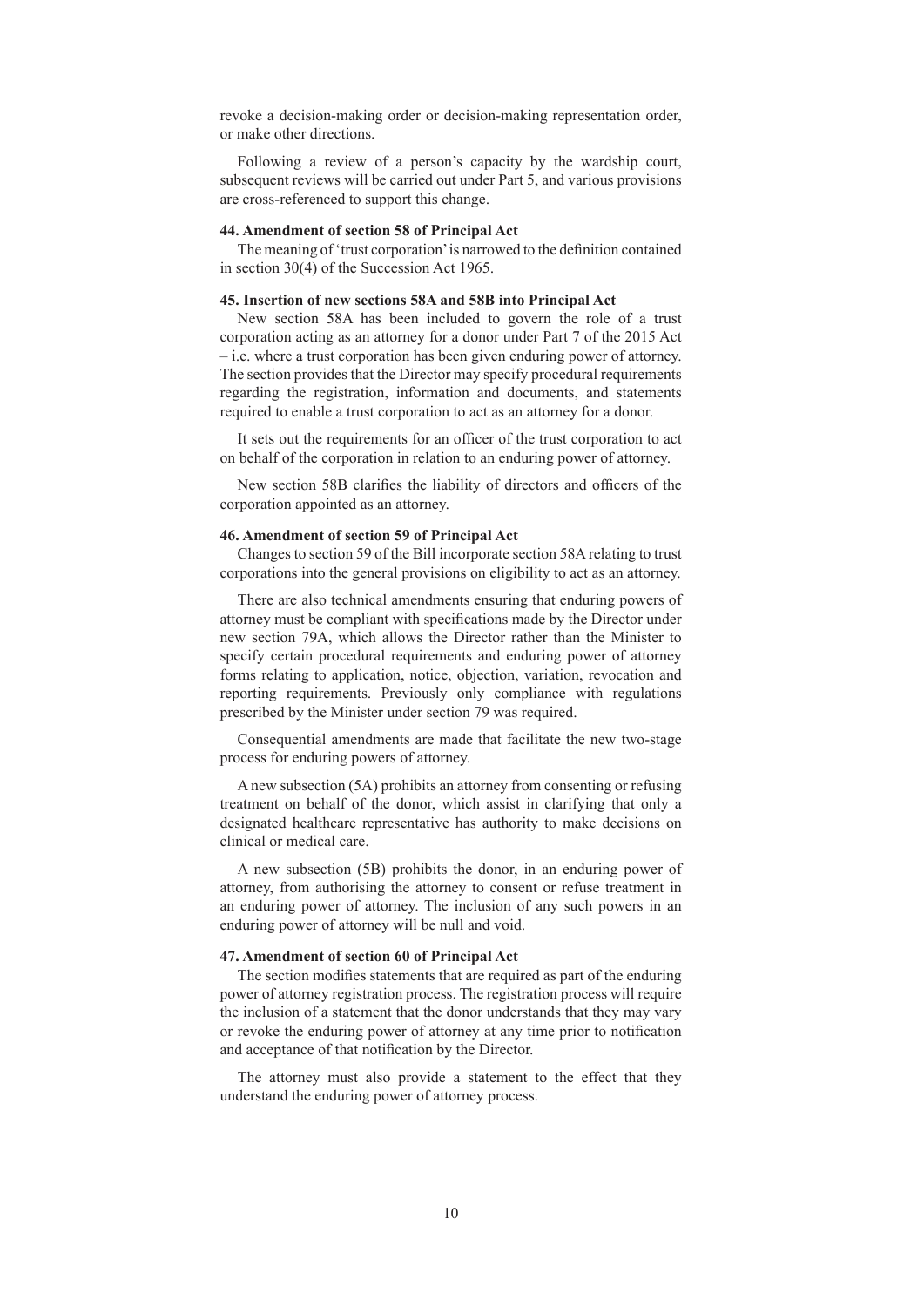# **48. Amendment of section 65 of Principal Act**

*Section 65* of the 2015 Act has been expanded to make persons ineligible from acting as an attorney where they have been convicted of an offence against the child (or the property of that child) of the donor.

Similar changes are introduced excluding a person who is the subject of a safety or barring order in respect of the child of an appointer from acting as a decision-making assistant.

A person is also ineligible from becoming a decision-making assistant if convicted of an offence under new section 15A, which relates to fraud, coercion or undue influence being used in the making, variation or revocation of a decision-making assistance agreement.

## **49. Amendment of section 66 of Principal Act**

Amendments to this section provide that a person is disqualified from becoming an attorney if they have been convicted of an offence under new section 15A, which relates to fraud, coercion or undue influence being used in the making, variation or revocation of a decision-making assistance agreement.

A person is also disqualified where they have an enduring power of attorney accepted by the Director in respect of them.

Similarly, a person who has an enduring power registered in respect of them under the Powers of Attorney Act 1996 would be disqualified by reason of lacking capacity to act as an attorney.

#### **50. Amendment of section 67 of Principal Act**

*Section 67* is amended to reflect the role of a court within the context of the new two-part enduring power of attorney process. Where the court believes a person has lost capacity prior to notification of the enduring power of attorney to the Director, it may exercise powers under section 77(3) as if the enduring power of attorney had been notified and accepted by the Director.

#### **51. Amendment of section 68 of Principal Act**

Subsection (1) has been replaced to reflect changes brought about by the introduction of a new two-part enduring power of attorney process. The amendment obliges the donor or attorney to make an application to register the enduring power with the Decision Support Service within three months of its execution.

*Section 51* of the Bill makes technical changes to allow for notice and enduring power of attorney registration forms to be specified by the Director under section 79A. This will aid the streamlining of processes under Part 7, where the Director is considered best place to specify the forms to be used in relation to enduring powers of attorney.

New subsections (3A) and (3B) provide for certain circumstances in which notice of an application to register an enduring power of attorney need not be given in relation to spouses, civil partners and cohabitants whose relationships are no longer subsisting.

Changes also provide for the inclusion of a trust corporation to register an enduring power of attorney as an attorney for the donor.

#### **52. Amendment of section 69 of Principal Act**

Amendments to section 69 include the removal of a reference to section 62, which is being repealed.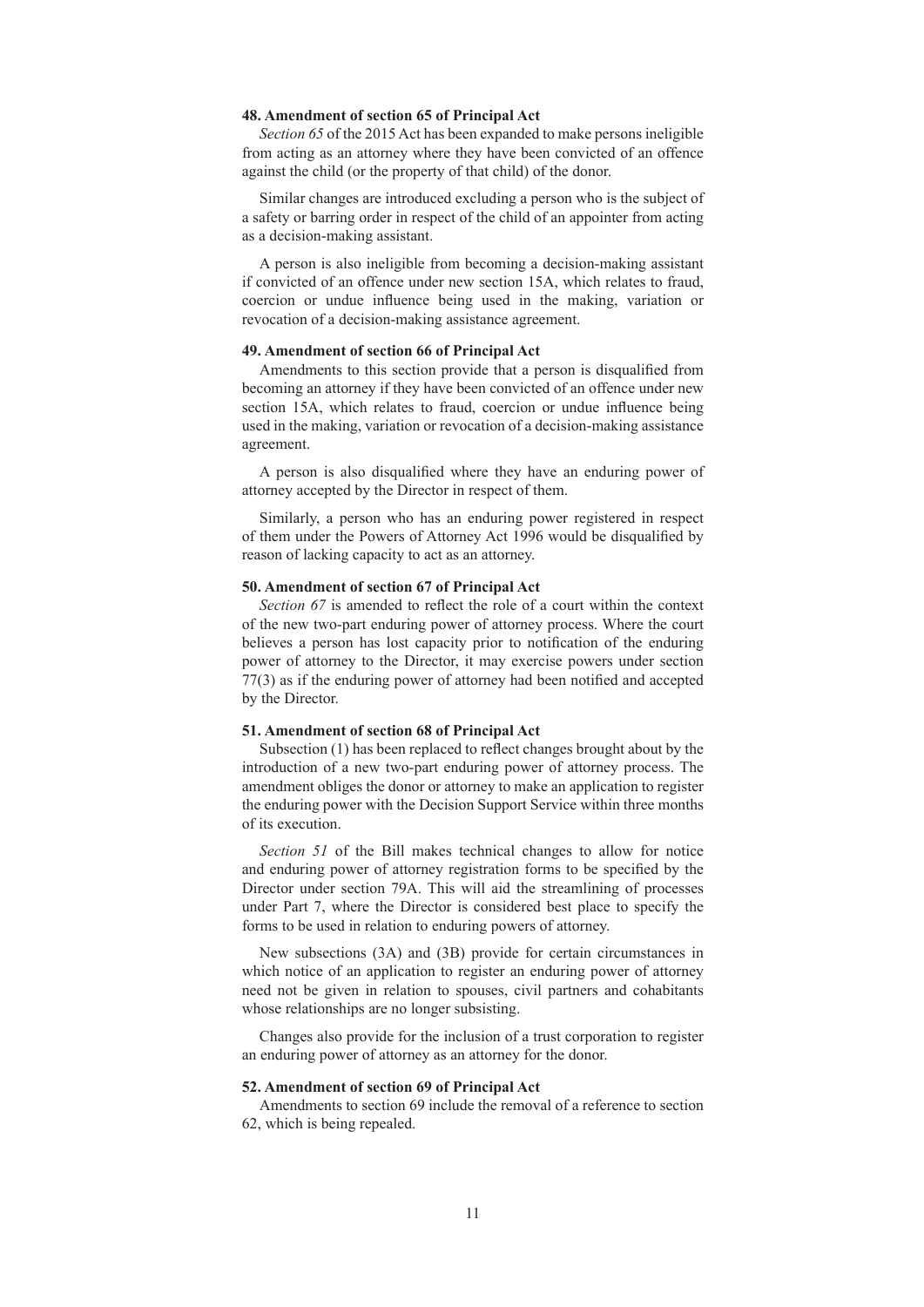The criteria to be met for the registration of an enduring power of attorney are expanded to include provisions regarding trust corporation applications.

A new subsection (1A) allows the Director to accept an enduring power of attorney which differs in an immaterial way from the appropriate form specified.

Notice requirements may, with court approval, be waived by the Director where all reasonable efforts have been made to satisfy those requirements.

Where the Director registers or refuses to register the enduring power of attorney, the donor or attorney must inform notice parties of the outcome.

#### **53. Amendment of section 71 of Principal Act**

Amendments to section 71 include the removal of a reference to sections 61 and 62, which are being repealed as a result of the move to a new twostep enduring power of attorney process, and the removal of restraint provisions from the Act.

Technical amendments have also been introduced as a consequence of the adoption of a new two-part enduring power of attorney process. This new two-part process will allow for the registration of the enduring power of attorney by the donor, who may then make changes to, or revoke, the enduring power prior to notification to the Director that the donor has lost capacity (which will be given by the attorney at a future point upon the loss of capacity of the donor).

## **54. Insertion of new sections 71A to 71D into Principal Act**

New sections 71A to 71D provide for a new enduring power of attorney notification process.

*Section 71A* outlines the steps to be taken by the attorney following a loss of capacity by the donor. The attorney must notify the Director and provide all necessary forms, fees and statements, along with a copy of the notice given to certain prescribed persons, as set out in section 71A(3). Provision is also introduced for certain circumstances in which notice need not be given, such as where a marital relationship or civil partnership no longer subsists.

Prior to the acceptance of an enduring power of attorney by the Director, an attorney may take certain actions to maintain the donor's assets, including the making of relevant urgent decisions contained in the enduring power of attorney. Decisions in relation to the remuneration of the attorney may also be taken. The attorney must report such actions taken to the Director.

Where there are two attorneys for the donor, they should jointly make a notification to the Director.

*Section 71B* permits notice parties or other permissible persons to object to the notification of an enduring power of attorney on certain grounds. This objection will be reviewed by the Director who will find the objection to be well founded or not, and notify the parties of that decision. On finding an objection well-founded, the Director may refuse to accept notification that a donor has lost capacity, with the result that the EPA will not come into force. A person notified of the Director's decision in relation to the objection may appeal that decision to the court.

*Section 71C* requires the Director to review the formal notification that a donor has lost capacity against set criteria and to carry out necessary enquiries before accepting or rejecting the notification.

Where the notification is rejected, the Director must give reasons for their decision, which may be appealed to the court.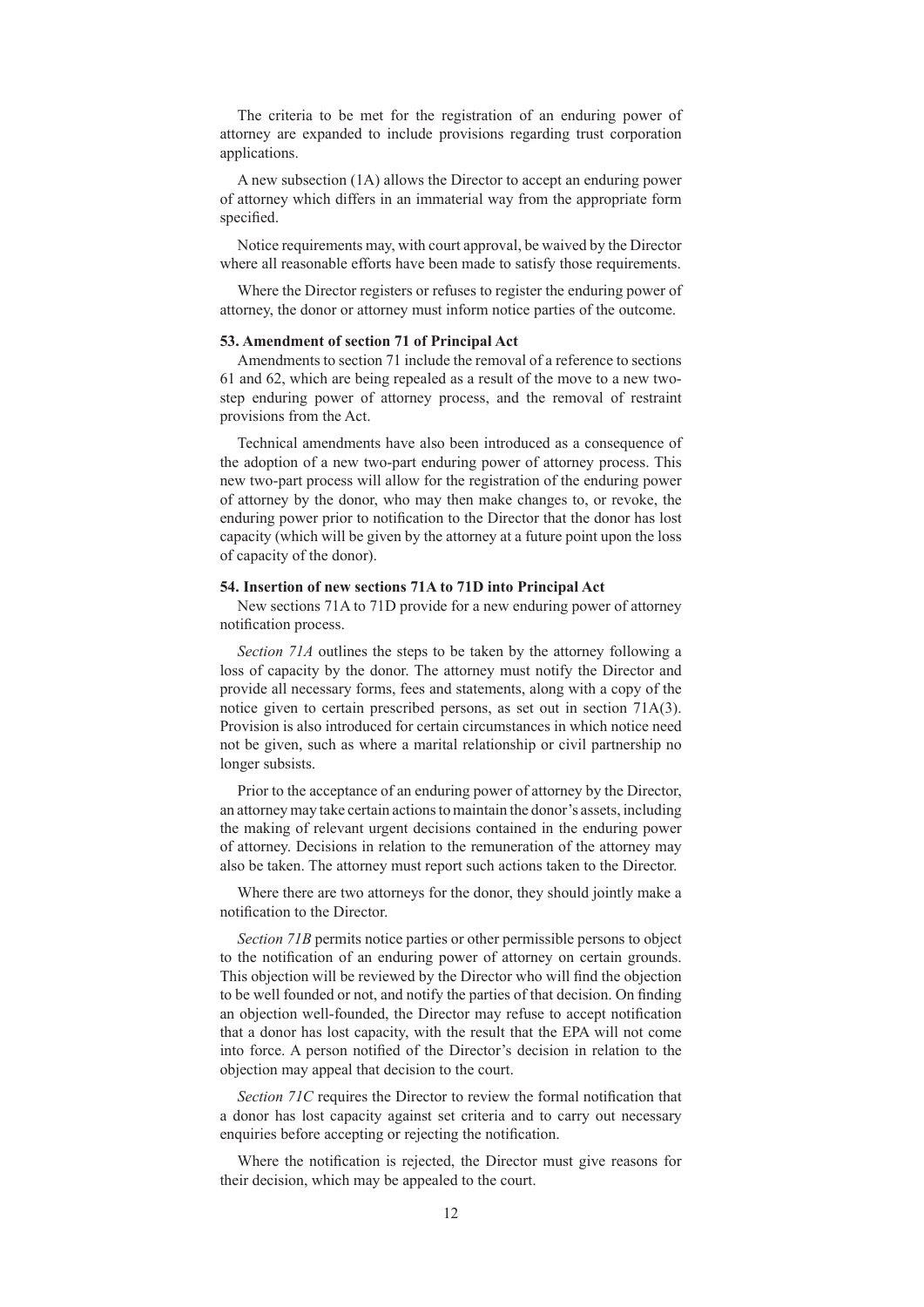Where the notification is accepted, the Director will provide an authenticated copy of the enduring power of attorney to both the donor and attorney. The attorney must inform certain notice parties of the outcome of the process.

*Section 71D* provides that an enduring power of attorney which has been accepted by the Director cannot be revoked unless done so under the provisions of the Act that allow for the revocation of the enduring power.

Following notification and acceptance of the enduring power, an attorney cannot resign from their role unless with the consent of the court.

Following acceptance of an enduring power by the Director, the donor cannot extend or restrict the scope of the enduring power of attorney, or give consent or instruction to create any obligation or liability on the attorney or other persons.

# **55. Amendment of section 72 of Principal Act**

Amendments to this section require that the Director shall indicate in the Register which enduring powers of attorney have been registered and which have been the subject of a notification accepted by the Director. The acceptance of a notification by the Director indicates that a donor has lost capacity and the enduring power will come into force.

*Section 55* of the Bill makes technical changes regarding access to enduring powers of attorney contained on the Register, including inspection of the Register and accessing a copy of an EPA from the Register.

Changes also provide for the inclusion of varied enduring powers of attorney to be the subject of inspection and authenticated copy requests. An authenticated copy of an enduring power of attorney issued by the Director will be considered evidence of its contents.

A new subsection (4A) provides that an authenticated copy of an EPA issued by the Director will be evidence of its contents.

#### **56. Amendment of section 73 of Principal Act**

Technical changes are made as a result of the move to a new two-step enduring power of attorney process and the specification by the Director of certain matters under section 79A. New provisions are included regarding notice of applications to revoke or vary an EPA.

Technical amendments have also been introduced as a consequence of the adoption of a new two-part enduring power of attorney process. This new two-part process will allow for the registration of the enduring power of attorney by the donor, who may then make changes to, or revoke, the enduring power prior to the subsequent notification to the Director that a donor has lost capacity, which must be undertaken by the attorney.

*Section 56* of the Bill also makes technical changes to provide for the forms to be used to apply for variation and revocation to be specified by the Director under section 79A, rather than through regulations made by the Minister under section 79. This will allow for the streamlining of processes within the Decision Support Service.

Subsections (5) and (6) are being deleted as a result of new provisions being created under section 73A, which will provide for the revocation of enduring powers of attorney, where an attorney has notified the Director that a donor has lost capacity and where that notification has been accepted.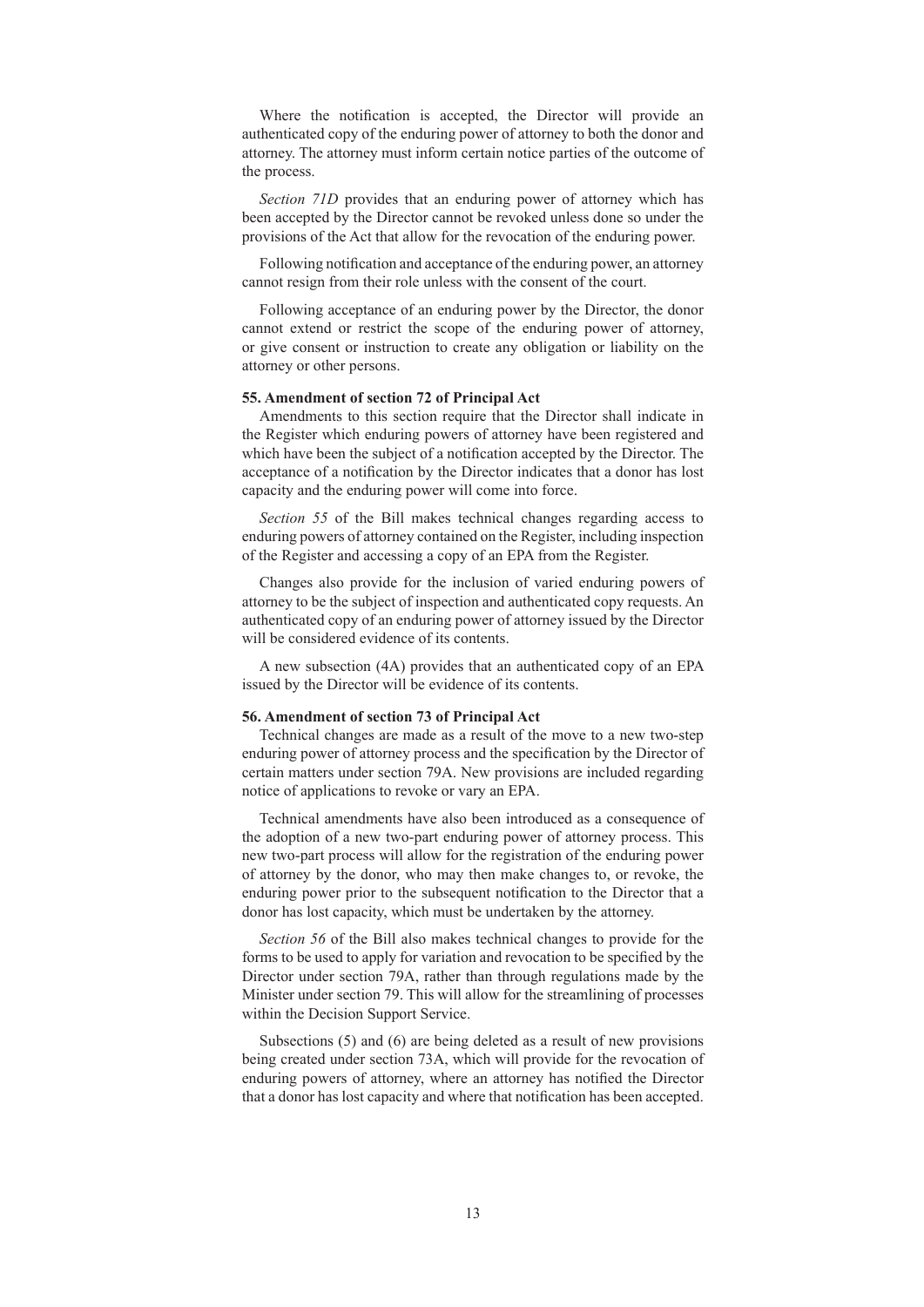# **57. Insertion of new section 73A into Principal Act**

A new section has been introduced providing that, where the donor of an EPA regains capacity subsequent to the acceptance by the Director of a notification that they had lost capacity, an application can be made requesting –

- (a) the Director to rescind the acceptance of that notification;
- (b) the Director to rescind the acceptance of that notification and recognise the revocation of the enduring power of attorney.

The application is required to be accompanied by the appropriate statements and the Director will consider whether the criteria for rescinding or revoking the enduring power have been met. The Director must give reasons for their decision and the decision may be appealed to the court.

Where the Director rescinds the acceptance of a notification that a donor has lost capacity under (a) above, the enduring power of attorney will still be considered registered and remains valid, so that power can come into force again should the donor lose capacity again at a future point. Where the enduring power of attorney has been revoked as per (b) above, the Register will be amended appropriately and the EPA will cease to exist entirely.

The donor or attorney must inform certain notice parties of the outcome of the application to rescind or revoke.

# **58. Amendment of section 74 of Principal Act**

*Section 74* is being amended allowing an attorney to resign from their role prior to a notification being given to the Director that the donor of a registered EPA has lost capacity. The attorney must notify the donor of their resignation. Where there is more than one attorney and where the enduring power of attorney permits, the enduring power of attorney may endure and subsequently enter into force in respect of the remaining attorney(s).

Where the enduring power of attorney has been the subject of a notification to the Director that the donor has lost capacity and that notification has been accepted, the attorney can only resign with the permission of the court.

## **59. Amendment of section 75 of Principal Act**

Technical amendments have been introduced as a consequence of the adoption of a new two-part enduring power of attorney process. This new two-part process will allow for the registration of the enduring power of attorney by the donor, who may then make changes to, or revoke, the enduring power prior to notification to the Director that they have lost capacity. It is the role of the attorney to notify the Director when the donor has lost capacity.

*Section 59* of the Bill also makes technical changes to provide for the form of reports to be specified by the Director under section 79A, rather than through regulations made by the Minister under section 79. This will allow for the streamlining of processes within the Decision Support Service.

Subsection (5) has been deleted as a consequential amendment required following the deletion of restraint provisions in the 2015 Act.

The term 'Relevant period' is defined for the purposes of reporting under the section.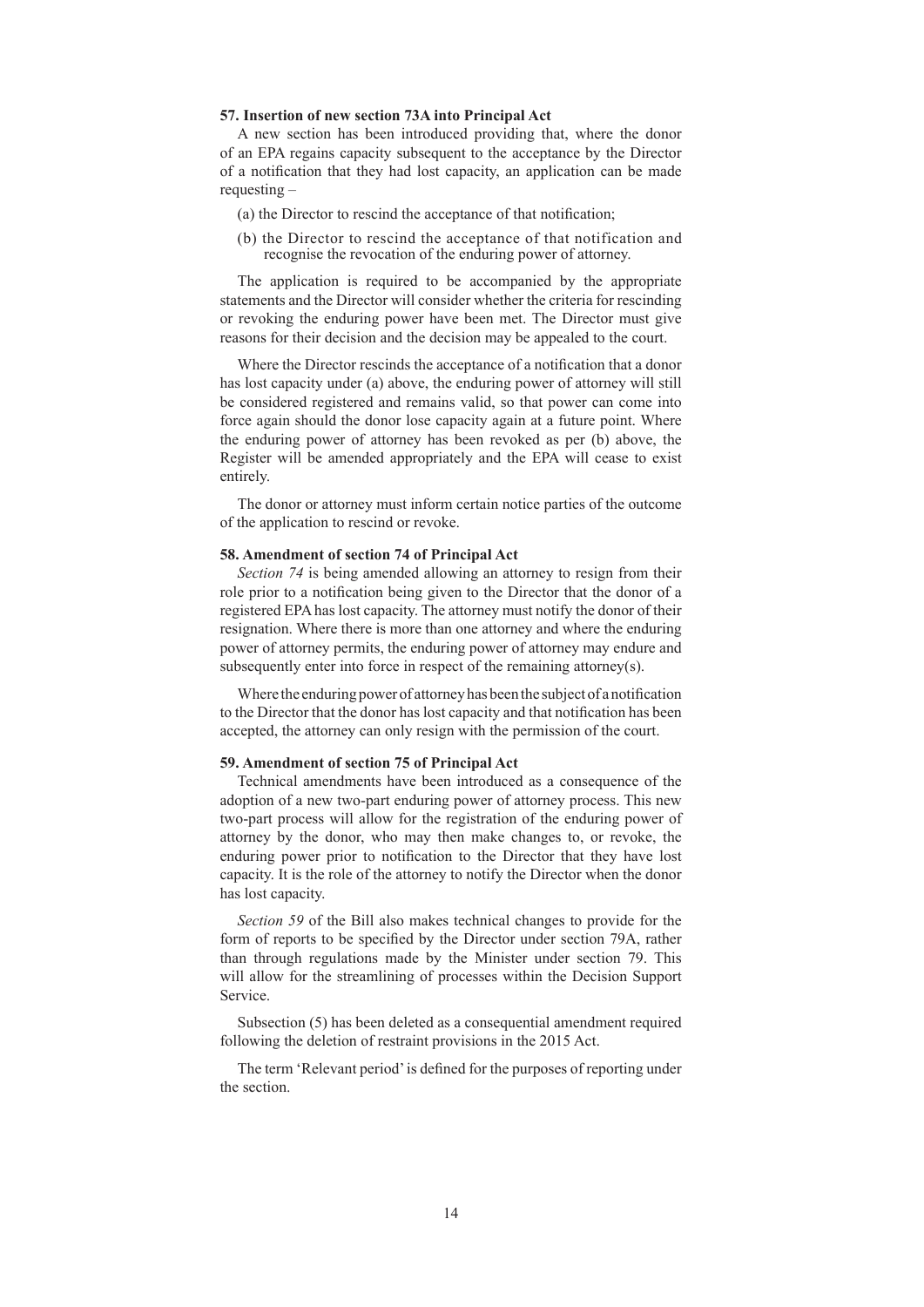# **60. Amendment of section 76 of Principal Act**

Complaints provisions relating to an attorney are altered to allow for the Director to engage with the parties to a complaint to resolve complaints informally. The Director will first carry out an investigation and determine whether the complaint is well founded or not. Where it is well founded the Director will have the discretion to refer the complaint to court or seek to resolve the complaint informally by clarification, or by the powers available to the Director under section 96(4) of the Act.

Time limitations in which the Director must deal with the complaint have been imposed, and the Director may follow up to ensure that the complaint has been resolved to the parties' satisfaction. The Director may choose not to accept a complaint and provide reasons for doing so, where there is an undue delay. This decision may be appealed to the courts.

# **61. Amendment of section 77 of Principal Act**

Technical amendments are introduced as a result of a move to a new two-step enduring power of attorney process. This new two-part process will allow for the registration of the enduring power of attorney by the donor, who may then make changes to, or revoke, the enduring power prior to notification to the Director that they have lost capacity.

The section synchronises the role of the court in the two-stage process and allows the court to consent to the resignation of an attorney even after notification that the donor of a power has lost capacity has been accepted by the Director (i.e. even after an EPA comes into force).

## **62. Amendment of section 78 of Principal Act**

Amendments enable the Director to remove an instrument creating an enduring power from the Register of enduring powers of attorney where an attorney has disclaimed the power of attorney, is disqualified, resigns, dies or is otherwise unable to continue as an attorney, and where there is only one attorney. Where there is more than one attorney, amendments provide for the Director to note a disclaimer by an attorney on the Register and in those circumstances the EPA endures in respect of the remaining attorney or attorneys.

#### **63. Amendment of section 79 of Principal Act**

This section provides for a reduced number of regulations to be prescribed by the Minister, the remainder of which will be specified by the Director under section 79A, for streamlining purposes. The Minister retains responsibility for the prescribing of regulations regarding the class of healthcare professionals that may undertake capacity assessments under the Act, the bodies or classes of person that may inspect and seek copies from the Register of EPAs held by the Director, the safeguards to be applied in relation to health and social care research involving relevant persons, the fees to be paid and the circumstances in which fees can be waived by the Director.

#### **64. Insertion of new section 79A into Principal Act**

*Section 79A* of the Act provide for technical amendments ensuring that enduring powers of attorney are compliant with specifications made by the Director under new section 79A, which allows for the Director, rather than the Minister, to specify certain procedural requirements and enduring power of attorney forms relating to application, notice, objection, variation, revocation and reporting requirements. Previously, only compliance with regulations prescribed by the Minister under section 79 was required. When specifying matters the Director must have regard to the guiding principles of the Act, and ensure that forms are accessible.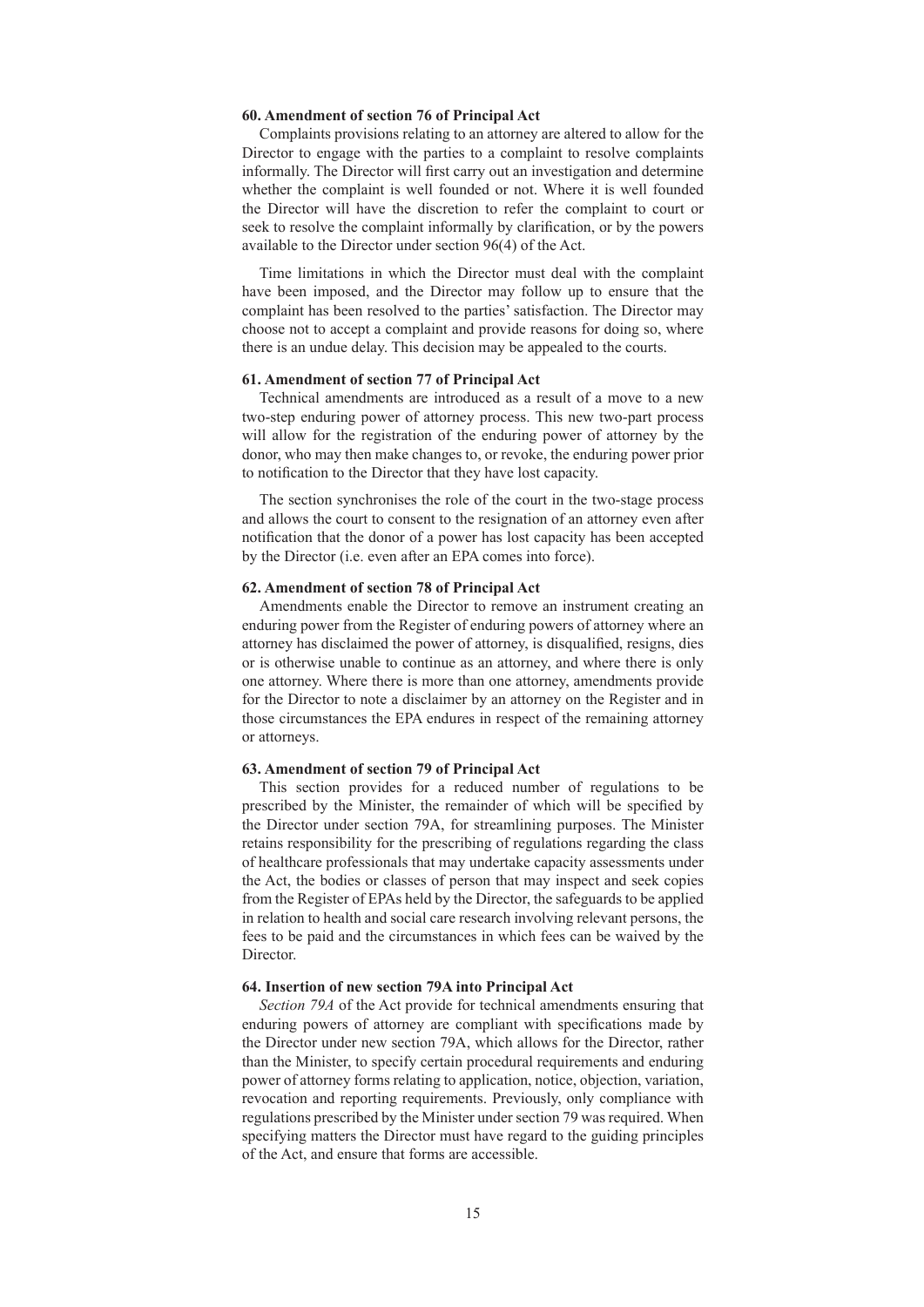# **65. Amendment of section 80 of Principal Act**

This section introduces cross-referencing changes as a result of the move to a new two-step enduring power of attorney process. This new two-part process will allow for the registration of the enduring power of attorney by the donor, who may then make changes to, or revoke, the enduring power prior to notification to the Director that they have lost capacity. It is the role of the attorney to notify the Director when the donor has lost capacity.

#### **66. Amendment of section 82 of Principal Act**

The definition of "treatment" has been deleted from Part 8 as a result of the inclusion of the definition in section 2. This will allow for clarity as to which decision supporters are entitled to make clinical or medical decisions, with the position of designated healthcare representatives being privileged for medical decisions.

# **67. Amendment of section 92 of Principal Act**

An amendment is made to include an attorney appointed under the Powers of Attorney Act 1996 in the list of persons who do not require the leave of the court to make an application for an advance healthcare directive. This will clarify that there will be parity between persons who have appointed an attorney under the 1996 Act and those appointed under the 2015 Act.

# **68. Amendment of section 95 of Principal Act**

Amendments to section 95 allow for the Director to consult with, and request information from, other bodies related to the treatment or care of a relevant person, or the functioning of a decision support arrangement.

## **69. Insertion of new sections 95A and 95B into Principal Act**

New section 95A provides for the making of regulations, to be set by the Minister, to allow the Director to share data in relation to the safeguarding of relevant persons. Such regulations may permit the Director to disclose data to a public authority or public body in the interests of a relevant person or another person. The regulations will also define which public bodies and authorities data may be disclosed to, the type of such data being shared and its purpose, along with the conditions by which it may be disclosed.

The introduction of new section 95B provides for the Director to specify those forms that may be in electronic format and those which may not. Electronic documents may be certified as true copies by the Director.

# **70. Amendment of section 96 of Principal Act**

Amendments improve cross referencing of complaints provisions throughout the original 2015 Act and specify the powers that the Director shall have in conducting investigations of complaints throughout the Act, save for complaints under Part 8 related to advance healthcare directives. The Director will be allowed to investigate matters on their own initiative without needing a complaint, and it will be an offence to hinder or obstruct the Director in the conduct of an investigation. The Director will be empowered to pay witness expenses.

# **71. Insertion of new sections 96A and 96B into Principal Act**

The new section 96A has been introduced to provide for the Director, in the course of conducting an investigation into decision supporters throughout the Act, except designated healthcare representatives, to make an application to the court for a temporary prohibition, where the Director believes there is a risk of immediate harm involved. Applications can be made *ex parte* when submitted with a supporting affidavit. Where a prohibition order is granted, the Director must serve a copy of same on the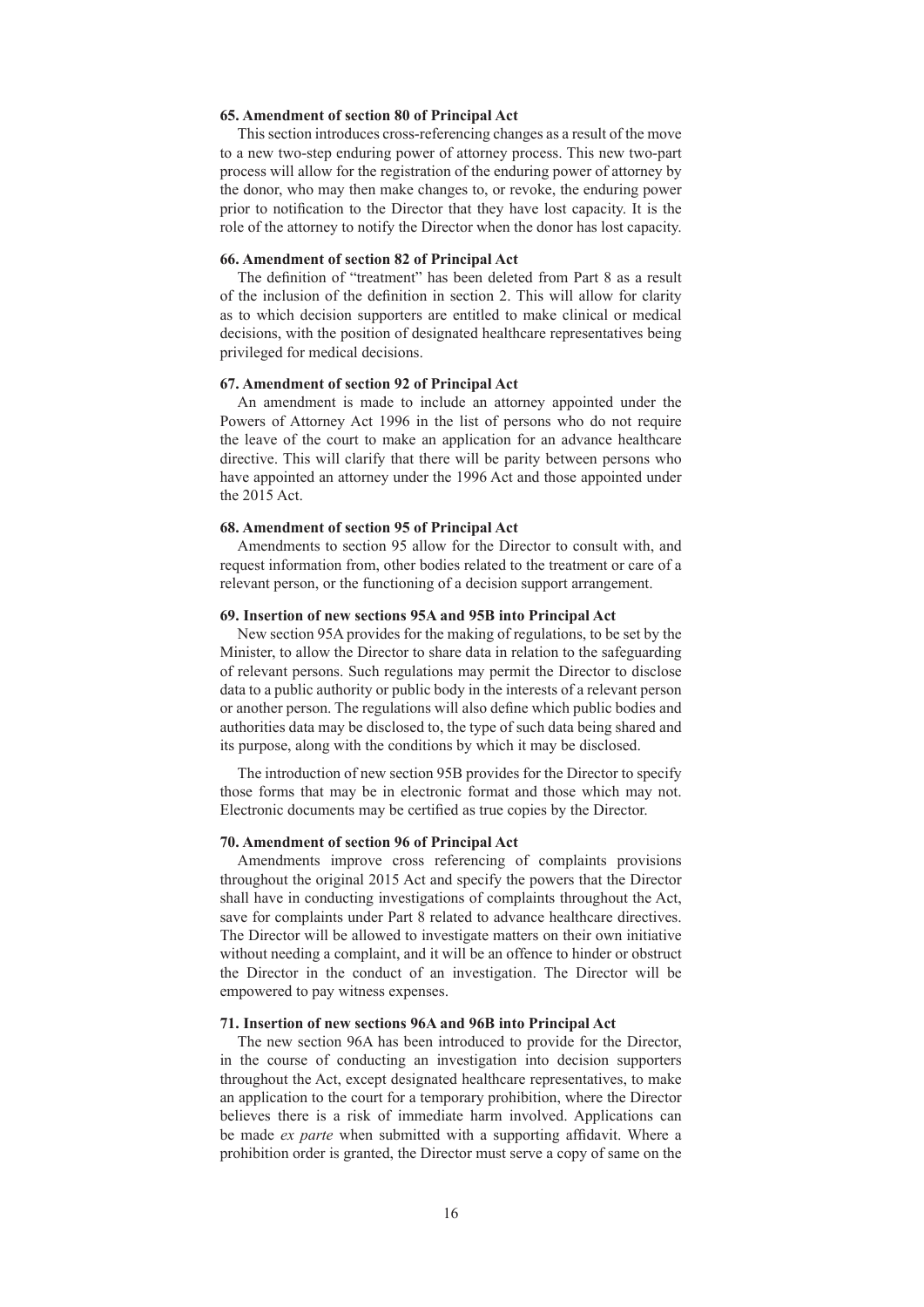person(s) concerned. The period of prohibition will be set out in the court order.

Where the prohibition order would result in a person being deprived of a decision support that they need, it will be possible to appoint alternative supports for the duration of the order.

The new section 96B provides for the Director to specify the form of a signature on a range of matters, and is designed to allow the Director flexibility in terms of the procedural requirements within the Act.

#### **72. Amendment of section 98 of Principal Act**

Technical changes are made regarding the role of the Director in engaging specialist advisors. The section replaces the requirement on the Director to secure the Minister for Health's approval in authorising the appointment of specialist advisors by transferring the approval required to the Minister for Children, Equality, Disability, Integration and Youth. This reflects the Minister for CEDIY's new responsibility for the majority of provisions under the 2015 Act and the provision of funding for the DSS.

#### **73. Amendment of section 99 of Principal Act**

Amendments in this section are made to clarify that the role of the special visitor is to assist the Director in performing his or her supervisory function, as referred to in section  $95(1)(e)$ . This includes the investigation of complaints and objections as well the performing of the Director's functions under section 96, which includes investigations. It also incorporates the undertaking of assessments of capacity, where the Director brings an application under Part 5 of the Act.

It is proposed to replace the reference to the Minister for Health in subsection (4) (which provides for the Minister to set terms and conditions and remuneration for special and general visitors) with a reference to the Minister for Children, Equality, Disability, Integration and Youth.

The section also provides for the Director to direct a special or general visitor to visit any relevant party, and not just decision supporters or the relevant person.

#### **74. Amendment of section 100 of Principal Act**

Additional subsections (13) and (14) are introduced to incorporate the role of a court friend in assisting a ward of court under Part 6 of the 2015 Act. The amendments clarify that provisions relating to the role of a court friend will also apply to a court assistant, and are linked to earlier amendments that strengthen the provision of assistance to wards exiting wardship and the related court proceedings.

## **75. Amendment of section 101 of Principal Act**

Amendments to this section extends the use of the decision-making representative panel to Part 6 of the 2015 Act. Following a review undertaken by the wardship court, a person who is being discharged from wardship is entitled to have a decision-making representative appointed from the panel maintained by the Decision Support Service, where no other person is available to act as a decision-making representative.

# **76. Amendment of section 102 of Principal Act**

The timeline for the Mental Health Commission to forward its annual report on the activities of the Director is extended to 3 months, and the report will be sent to both the Minister for Children, Equality, Disability, Integration and Youth as well as the Minister for Health.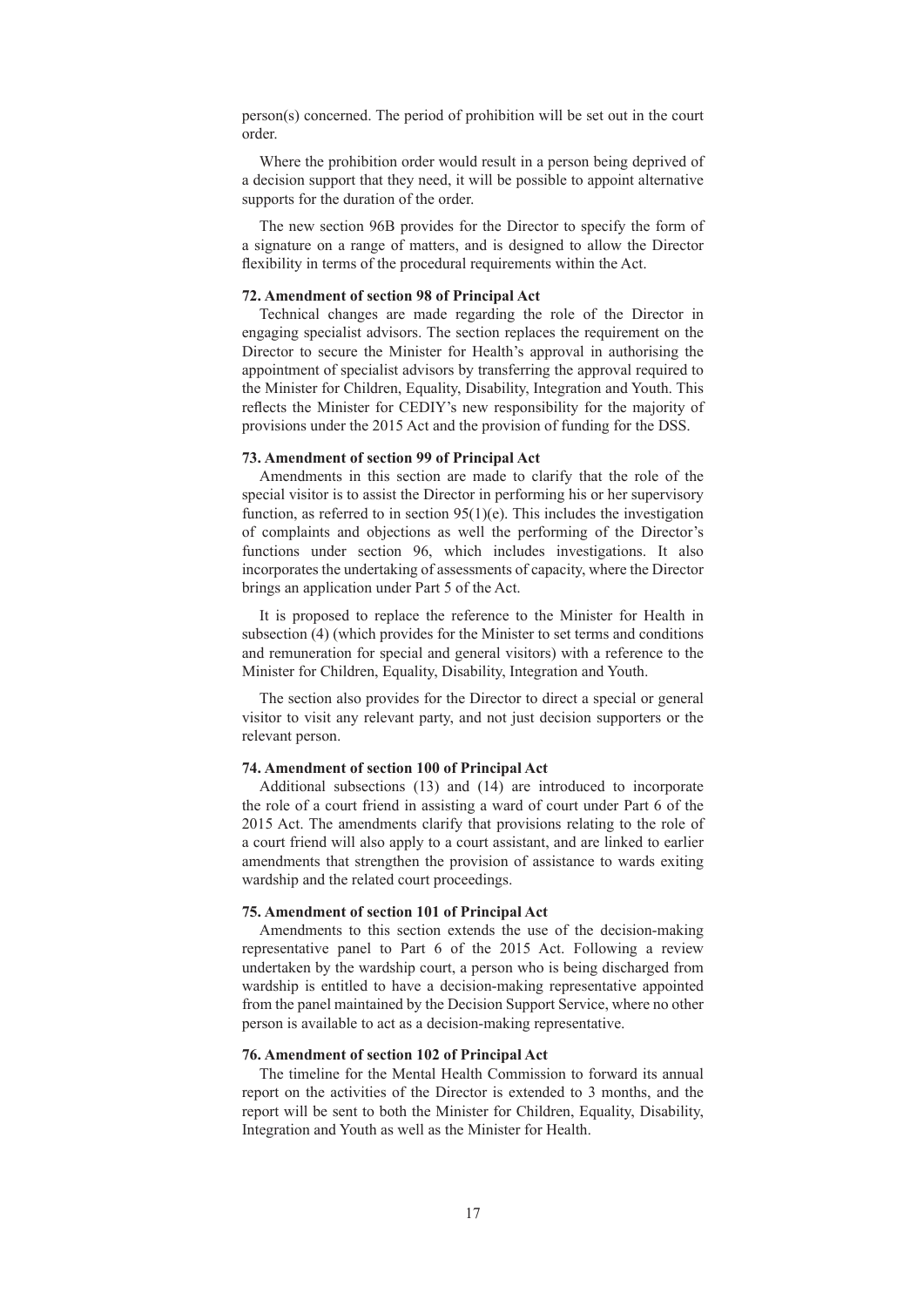# **77. Amendment of section 103 of Principal Act**

This section provides that the code of practice for guiding persons and healthcare professionals regarding whether a person lacks capacity should also provide guidance for supporting decision-making by relevant persons.

The inclusion of guidance on supporting a person to make a decision before proceeding to assess his or her capacity is in line with the guiding principles.

The power to develop a code for those interacting with relevant persons in certain professional contexts is expanded.

A power is created for the Director to develop a code of practice providing guidance for assisting a ward in court. Clarification is provided that a code relating to court friends also applies to a court friend assisting a ward of court.

## **78. Amendment of section 139 of Principal Act**

Amendments provide a ward with the right to be present in the wardship court when his or her capacity is being reviewed under Part 6 (Wards) of the Act. The section provides that a ward has the same rights as a relevant person in relation to court proceedings under the Act.

# **79. Amendment of section 143 of Principal Act**

Subparagraphs (b) and (d) relating to amendments of the Civil Registration Act 2004 (No. 3) are deleted. As both section 2(2A) and section 59F of the Civil Registration Act 2004, which related to capacity to consent to a civil partnership, were repealed by section 8 of the Marriage Act 2015 (No. 35) with effect from 16 November 2015, paragraphs (b) and (d) of section 143 of the Act of 2015 are now unnecessary.

# **80. Amendment of section 145 of Principal Act**

*Section 145* (Offence of ill-treatment or wilful neglect) of the Act of 2015 provides for the offence of ill-treatment or wilful neglect of a relevant person by a decision-making assistant, co-decision-maker, decision-making representative, attorney or designated healthcare representative.

The purpose of the proposed amendment to section 145 is to improve the clarity of the provision.

# **81. Amendment of section 146 of Principal Act**

Amendments strengthen the mandatory review of the operation of the Act that is required to be carried out, including providing for a report to be generated and to be laid before the Oireachtas within a specified timeframe. Review of Part 8 is excluded, which is the responsibility of the Minister for Health.

# **PART 3**

# **AMENDMENT OF OTHER ACTS**

#### **82. Amendment of Juries Act 1976**

This section provides for an amendment to the Juries Act 1976 (No.4) to provide that a person who is deaf shall not be ineligible for jury service by reason only of his or her requiring the services of a sign language interpreter. It also provides that the existing prohibition from serving in respect of a person with a mental illness or disability, and who is receiving medical treatment, or is resident in a hospital or similar institution, is replaced with a functional capacity test.